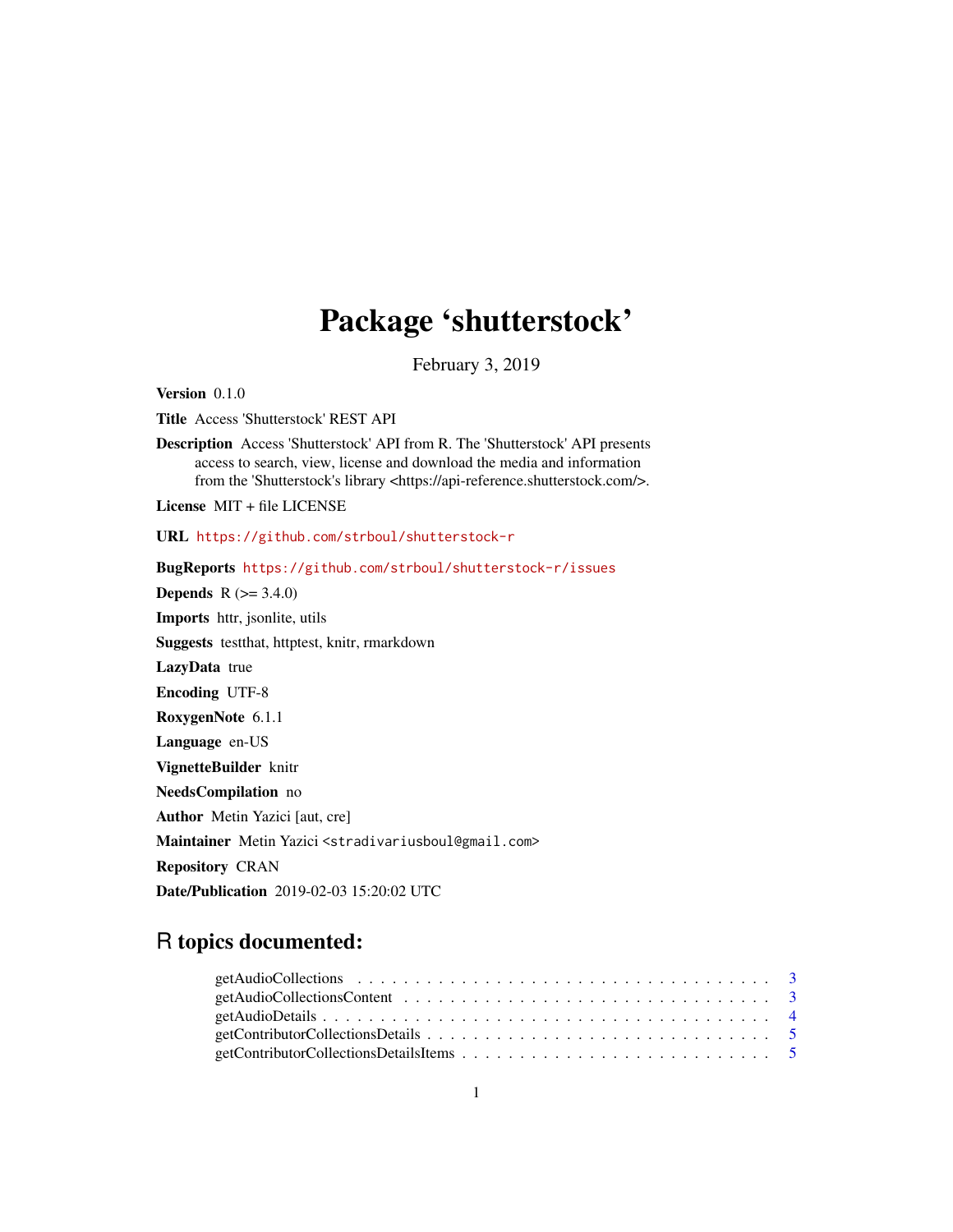| 6              |
|----------------|
| $\overline{7}$ |
| $\overline{7}$ |
| 8              |
| 9              |
| 9              |
| 10             |
| 11             |
| 11             |
| 12             |
| 13             |
| 13             |
| 14             |
| 15             |
| 15             |
| 16             |
| 17             |
| 17             |
| 18             |
| 19             |
| 19             |
| 20             |
| 20             |
| 21             |
|                |
|                |
|                |
| 23             |
|                |
|                |
|                |
|                |
| <b>26</b>      |
| 27             |
| 28             |
| 28             |
| 29             |
| 29             |

**Index** [31](#page-30-0)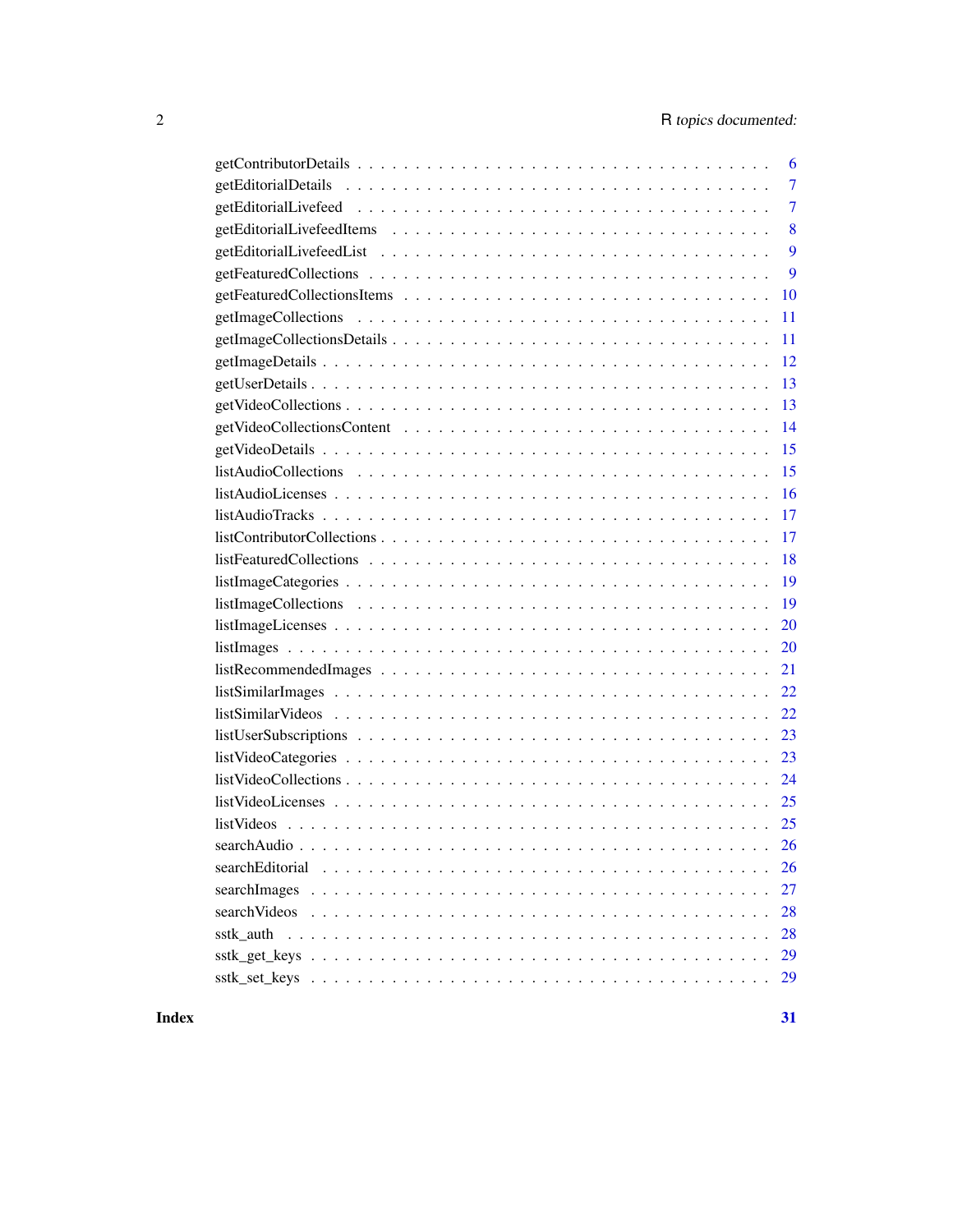<span id="page-2-0"></span>getAudioCollections *Get the details of audio collections*

# Description

Get the details of audio collections

#### Usage

```
getAudioCollections(id, ...)
```
#### Arguments

| id       | character. Collection ID. (required)                      |
|----------|-----------------------------------------------------------|
| $\cdots$ | arguments to be passed by the source endpoint parameters. |

## Source

"/audio/collections/{id}"

## Examples

```
## Not run:
getAudioCollections(id = "48433107")
```

```
## End(Not run)
```
getAudioCollectionsContent

*Get the contents of audio collections*

## Description

Get the contents of audio collections

## Usage

```
getAudioCollectionsContent(id, ...)
```
## Arguments

| id       | character. Collection ID. (required)                      |
|----------|-----------------------------------------------------------|
| $\cdots$ | arguments to be passed by the source endpoint parameters. |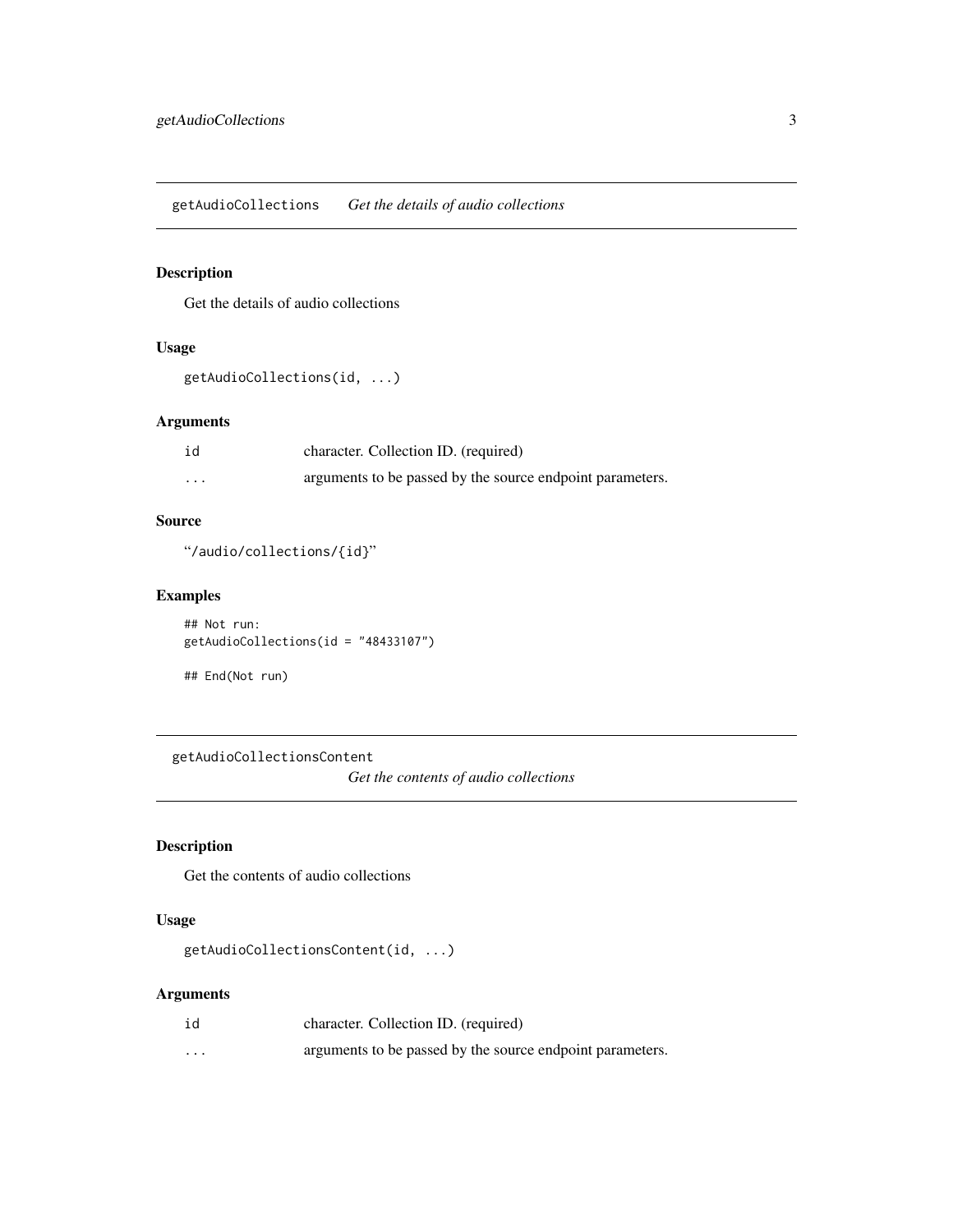## <span id="page-3-0"></span>Source

"/audio/collections/{id}/items"

## Examples

```
## Not run:
getAudioCollectionsContent(id = "48433113")
```
## End(Not run)

getAudioDetails *Get the details of image collections*

# Description

Get the details of image collections

## Usage

```
getAudioDetails(id, ...)
```
## Arguments

| id       | character. Audio track ID. (required)                     |
|----------|-----------------------------------------------------------|
| $\cdots$ | arguments to be passed by the source endpoint parameters. |

#### Source

"/audio/{id}"

# Examples

```
## Not run:
getAudioDetails(id = "442583")
## End(Not run)
```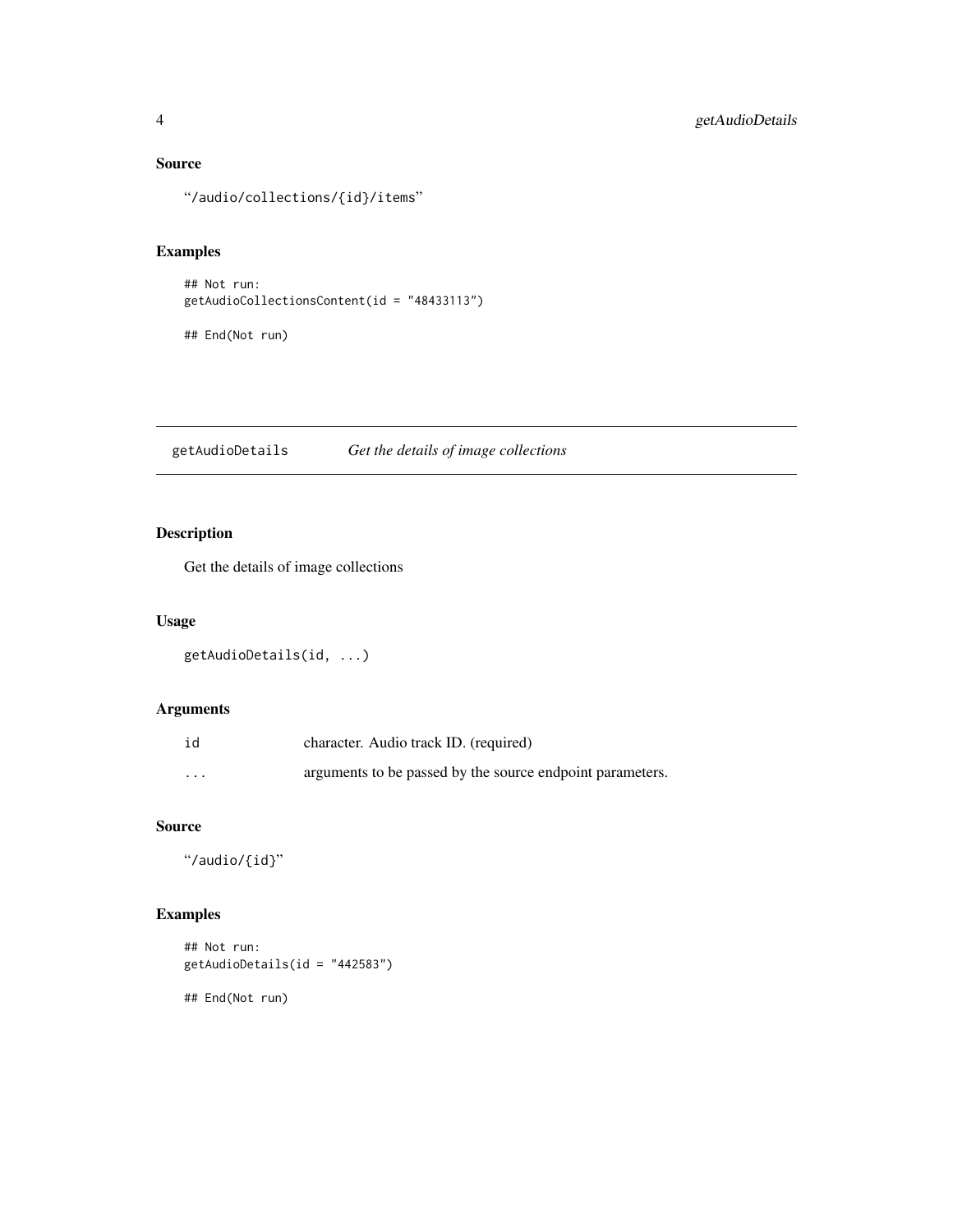<span id="page-4-0"></span>getContributorCollectionsDetails *Get details about contributors' collections*

#### Description

Get details about contributors' collections

#### Usage

```
getContributorCollectionsDetails(contributor_id, id, ...)
```
## Arguments

|                         | contributor_id character. Contributor ID. (required)      |
|-------------------------|-----------------------------------------------------------|
| id                      | character. Collection ID. (required)                      |
| $\cdot$ $\cdot$ $\cdot$ | arguments to be passed by the source endpoint parameters. |

#### Source

"/contributors/{contributor\_id}/collections{id}"

#### Examples

```
## Not run:
getContributorCollectionsDetails(contributor_id = "800506", id = "1991678")
```
## End(Not run)

getContributorCollectionsDetailsItems *Get the items in contributors' collections*

## Description

Get the items in contributors' collections

#### Usage

getContributorCollectionsDetailsItems(contributor\_id, id, ...)

#### Arguments

|          | contributor_id character. Contributor ID. (required)      |
|----------|-----------------------------------------------------------|
| id       | character. Collection ID. (required)                      |
| $\cdots$ | arguments to be passed by the source endpoint parameters. |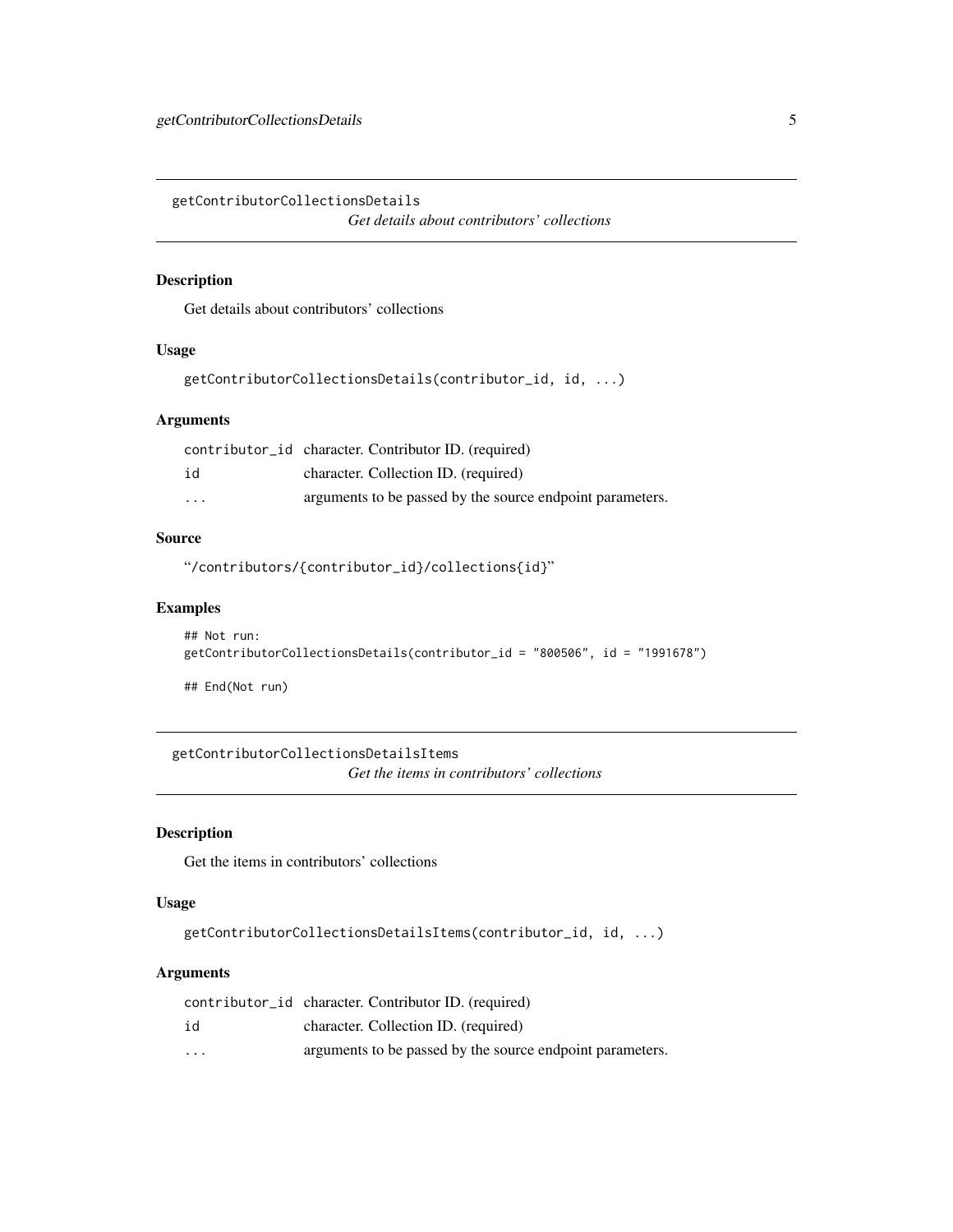## <span id="page-5-0"></span>Source

"/contributors/{contributor\_id}/collections{id}/items"

## Examples

```
## Not run:
getContributorCollectionsDetailsItems(contributor_id = "800506", id = "1991678", sort = "newest")
```
## End(Not run)

getContributorDetails *Get details about contributors*

# Description

Get details about contributors

#### Usage

```
getContributorDetails(id, ...)
```
#### Arguments

| id       | character. Contributor ID. (required)                     |
|----------|-----------------------------------------------------------|
| $\cdots$ | arguments to be passed by the source endpoint parameters. |

#### Source

"/contributors"

# Examples

```
## Not run:
getContributorDetails(id = c("800506", "1653538"))
## End(Not run)
```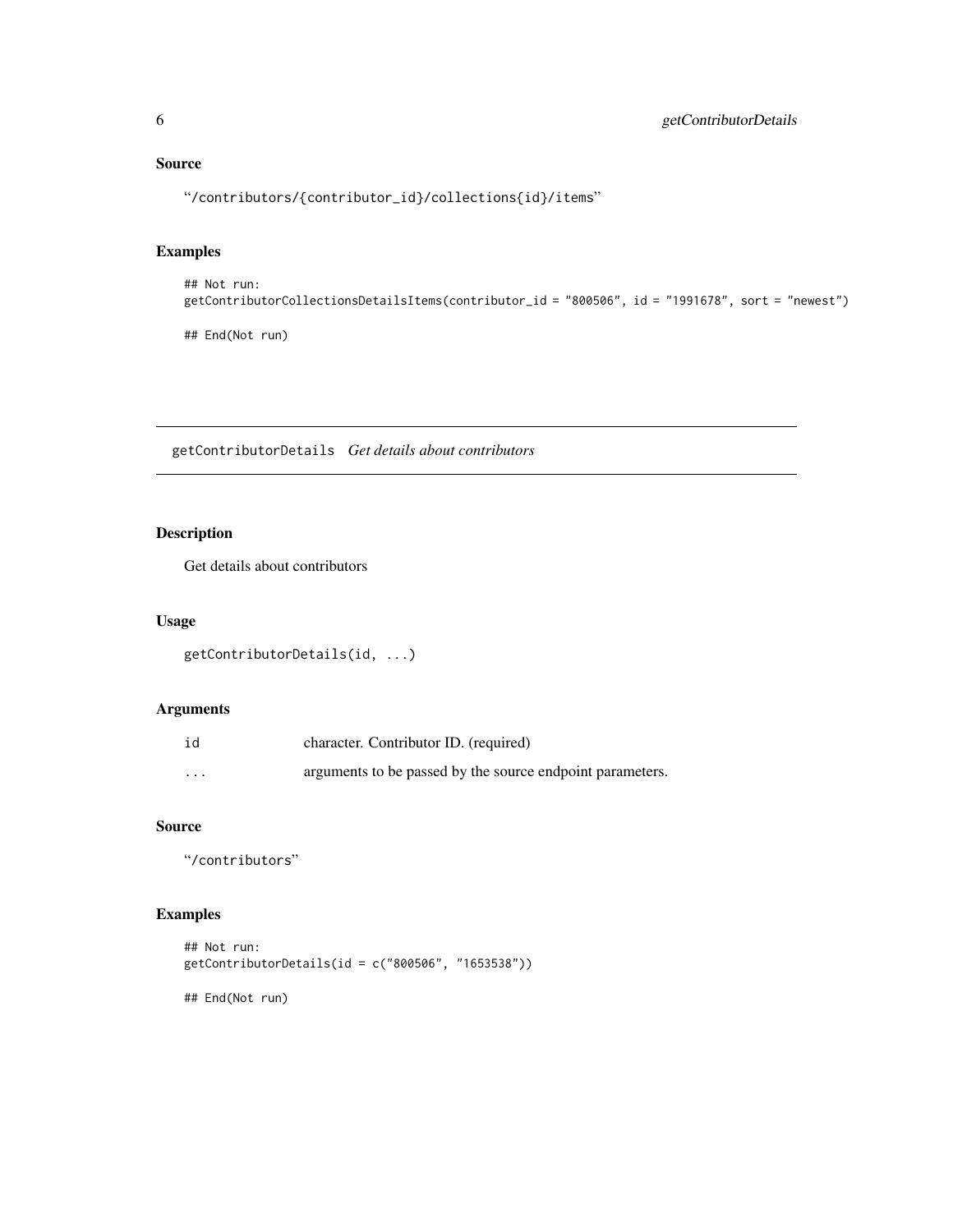<span id="page-6-0"></span>getEditorialDetails *Get details about editorial content*

# Description

Get details about editorial content

## Usage

```
getEditorialDetails(id, ...)
```
## Arguments

| id | character. Editorial ID.                                  |
|----|-----------------------------------------------------------|
| .  | arguments to be passed by the source endpoint parameters. |

## Source

"/editorial/{id}"

## Examples

## Not run: getEditorialDetails(id = "9926131a")

## End(Not run)

getEditorialLivefeed *Get editorial livefeed*

## Description

Get editorial livefeed

# Usage

```
getEditorialLivefeed(id, ...)
```
## Arguments

| id | character. Editorial livefeed ID (in URI encoded string form). |
|----|----------------------------------------------------------------|
| .  | arguments to be passed by the source endpoint parameters.      |

#### Source

"/editorial/livefeeds/{id}"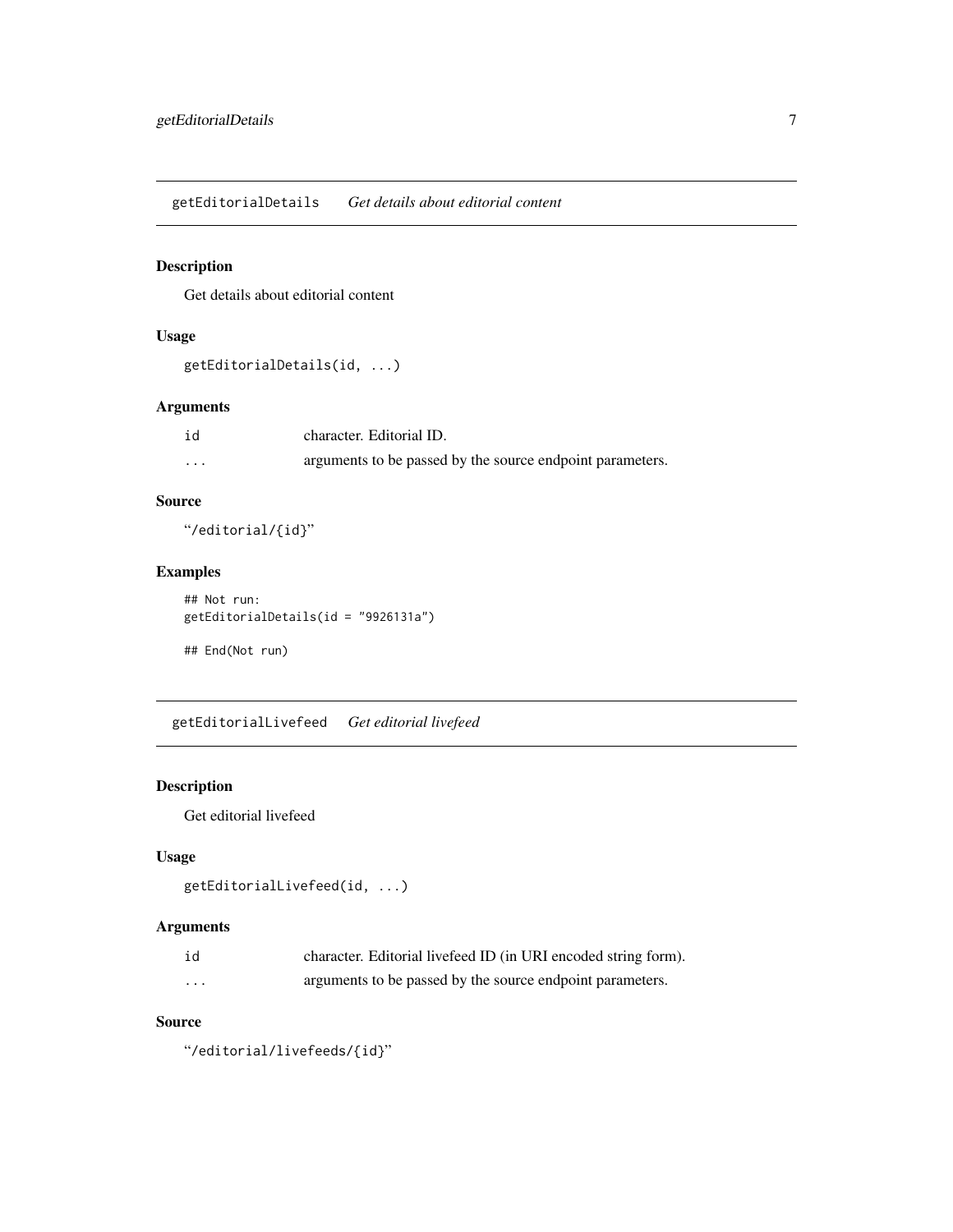# Examples

```
## Not run:
getEditorialLivefeed(
id = "2018%2F10%2F15%2FWomen%20of%20the%20Year%20Lunch%20%26%20Awards%2C%20London", country = "USA"
\lambda
```
## End(Not run)

getEditorialLivefeedItems

*Get editorial livefeed items*

## Description

Get editorial livefeed items

#### Usage

```
getEditorialLivefeedItems(id, ...)
```
## Arguments

| id       | character. Editorial livefeed ID (in URI encoded string form). |
|----------|----------------------------------------------------------------|
| $\cdots$ | arguments to be passed by the source endpoint parameters.      |

## Source

"/editorial/livefeeds/{id}/items"

#### Examples

```
## Not run:
getEditorialLivefeedItems(
id = "2018%2F10%2F15%2FWomen%20of%20the%20Year%20Lunch%20%26%20Awards%2C%20London",
country = "USA"
)
## End(Not run)
```
<span id="page-7-0"></span>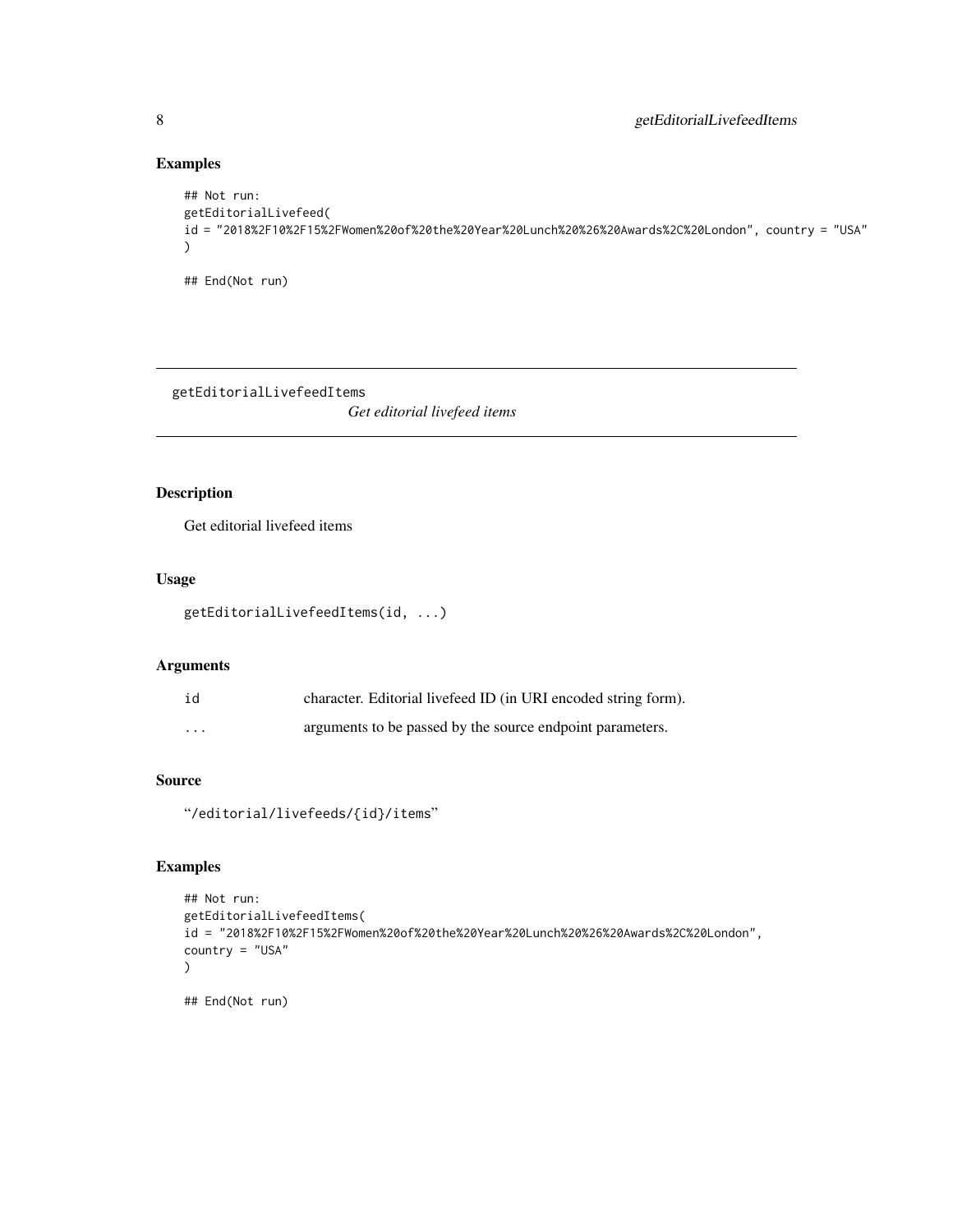<span id="page-8-0"></span>getEditorialLivefeedList

*Get editorial livefeed list*

#### Description

Get editorial livefeed list

#### Usage

getEditorialLivefeedList(...)

#### Arguments

... arguments to be passed by the source endpoint parameters.

## Source

"/editorial/livefeeds"

#### Examples

```
## Not run:
getEditorialLivefeedList(country = "TR")
```

```
## End(Not run)
```
getFeaturedCollections

*Get the details of featured collections*

## Description

Giving more detailed information about a featured collection such as its cover image, creation and most recent update time.

#### Usage

```
getFeaturedCollections(id, ...)
```
## Arguments

| id                | character. Collection ID. (required)                      |
|-------------------|-----------------------------------------------------------|
| $\cdot\cdot\cdot$ | arguments to be passed by the source endpoint parameters. |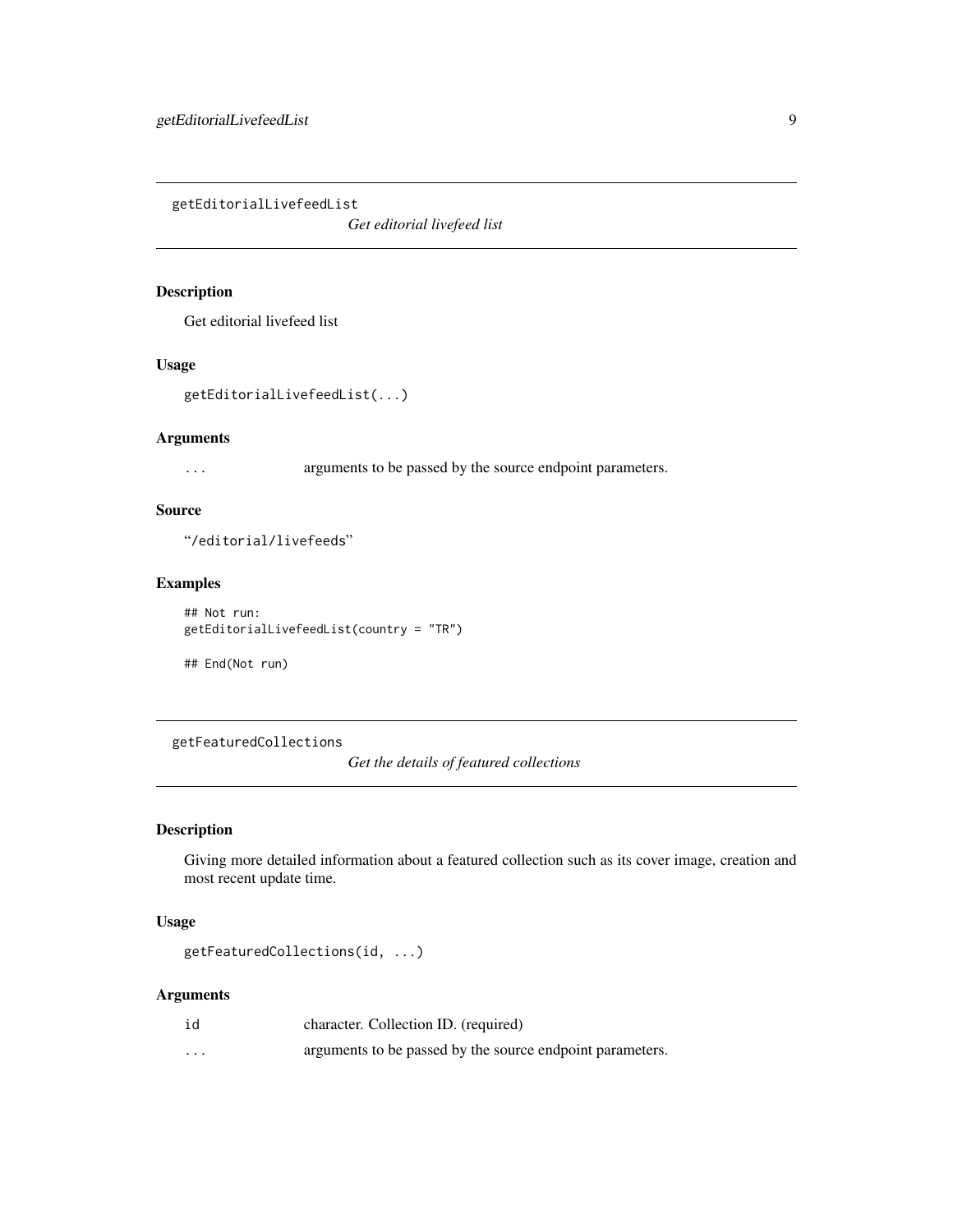# <span id="page-9-0"></span>Source

"/images/collections/featured/{id}"

# Examples

```
## Not run:
getFeaturedCollections(id = "136351027")
```
## End(Not run)

getFeaturedCollectionsItems

*Get the contents of featured collections*

## Description

Listing the image IDs and date when added to a featured collection.

#### Usage

```
getFeaturedCollectionsItems(id, ...)
```
#### Arguments

| id       | character. Collection ID. (required)                      |
|----------|-----------------------------------------------------------|
| $\cdots$ | arguments to be passed by the source endpoint parameters. |

# Source

"/images/collections/featured/{id}/items"

# Examples

```
## Not run:
getFeaturedCollectionsItems(id = "136351027")
```
## End(Not run)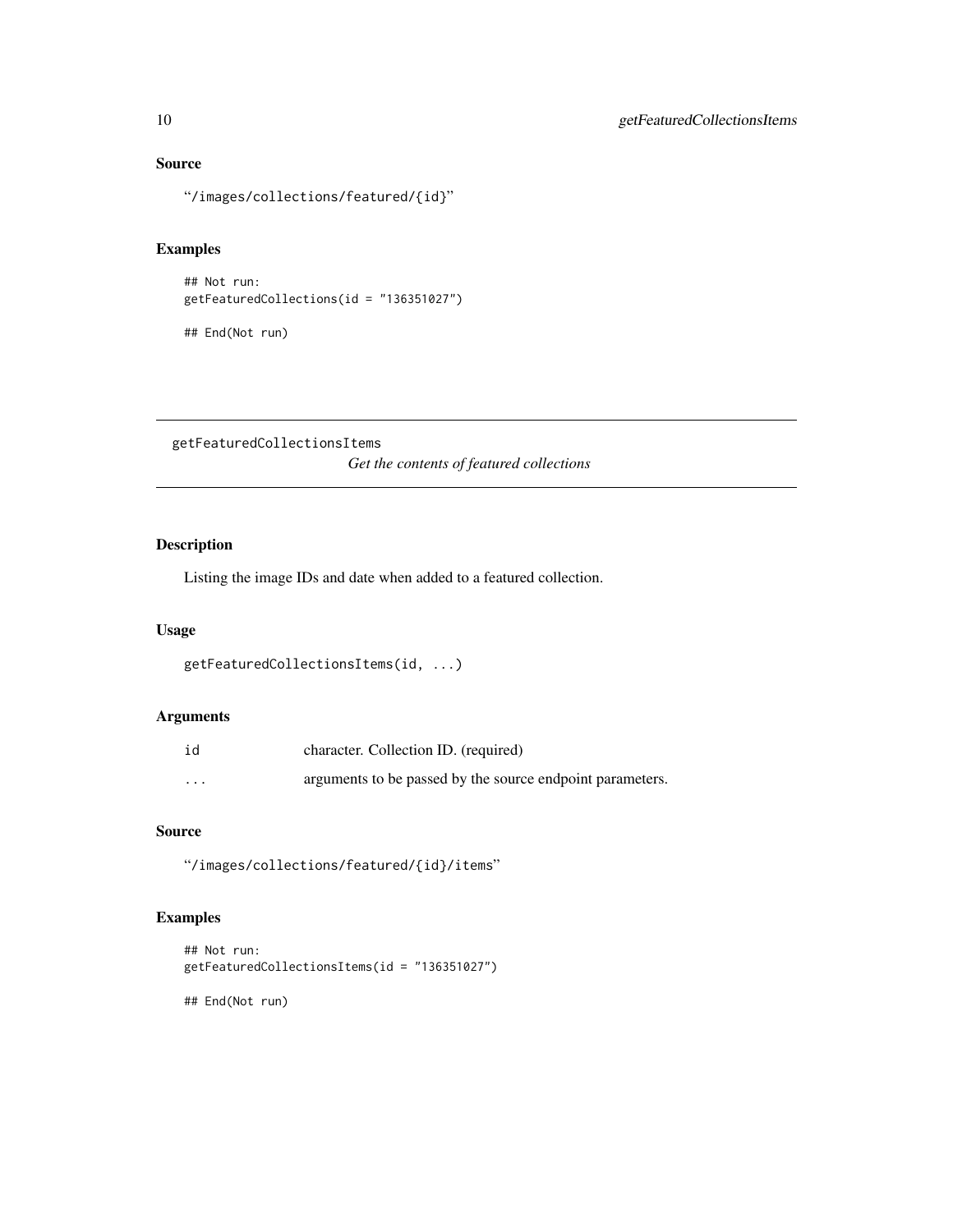<span id="page-10-0"></span>getImageCollections *Get the details of image collections*

#### Description

Giving more detailed information about a collection such as its cover image, creation and most recent update time.

#### Usage

```
getImageCollections(id, ...)
```
#### Arguments

| id       | character. Collection ID. (required)                      |
|----------|-----------------------------------------------------------|
| $\cdots$ | arguments to be passed by the source endpoint parameters. |

#### Source

"/images/collections/{id}"

## Examples

```
## Not run:
# enter an id from the collections you own:
getImageCollections(id = "139149928")
```

```
## End(Not run)
```
getImageCollectionsDetails *Get the details of image collections*

#### Description

Listing the image IDs and date when added to a collection.

## Usage

```
getImageCollectionsDetails(id, ...)
```
#### Arguments

| id       | character. Collection ID. (required)                      |
|----------|-----------------------------------------------------------|
| $\cdots$ | arguments to be passed by the source endpoint parameters. |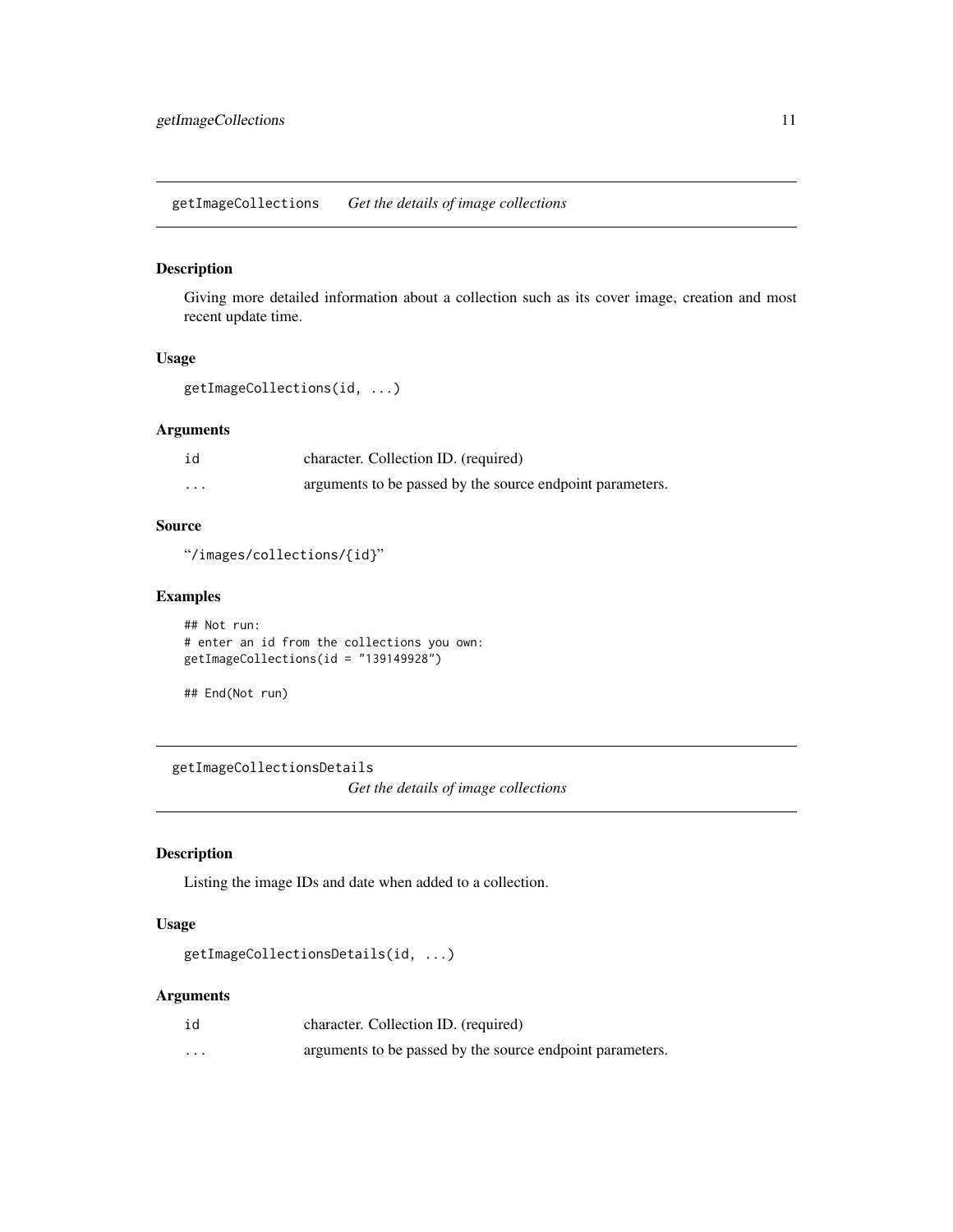# Source

"/images/collections/{id}/items"

## Examples

```
## Not run:
getImageCollectionsDetails(id = "139149928")
```
## End(Not run)

getImageDetails *Get details about images*

## Description

Showing information about an image, including its URL and preview image and the sizes that it is available in.

## Usage

```
getImageDetails(id, ...)
```
## Arguments

| id       | character. Image ID. (required)                           |
|----------|-----------------------------------------------------------|
| $\cdots$ | arguments to be passed by the source endpoint parameters. |

## Source

"/images/{id}"

# Examples

```
## Not run:
getImageDetails(id = "620154782")
```
## End(Not run)

<span id="page-11-0"></span>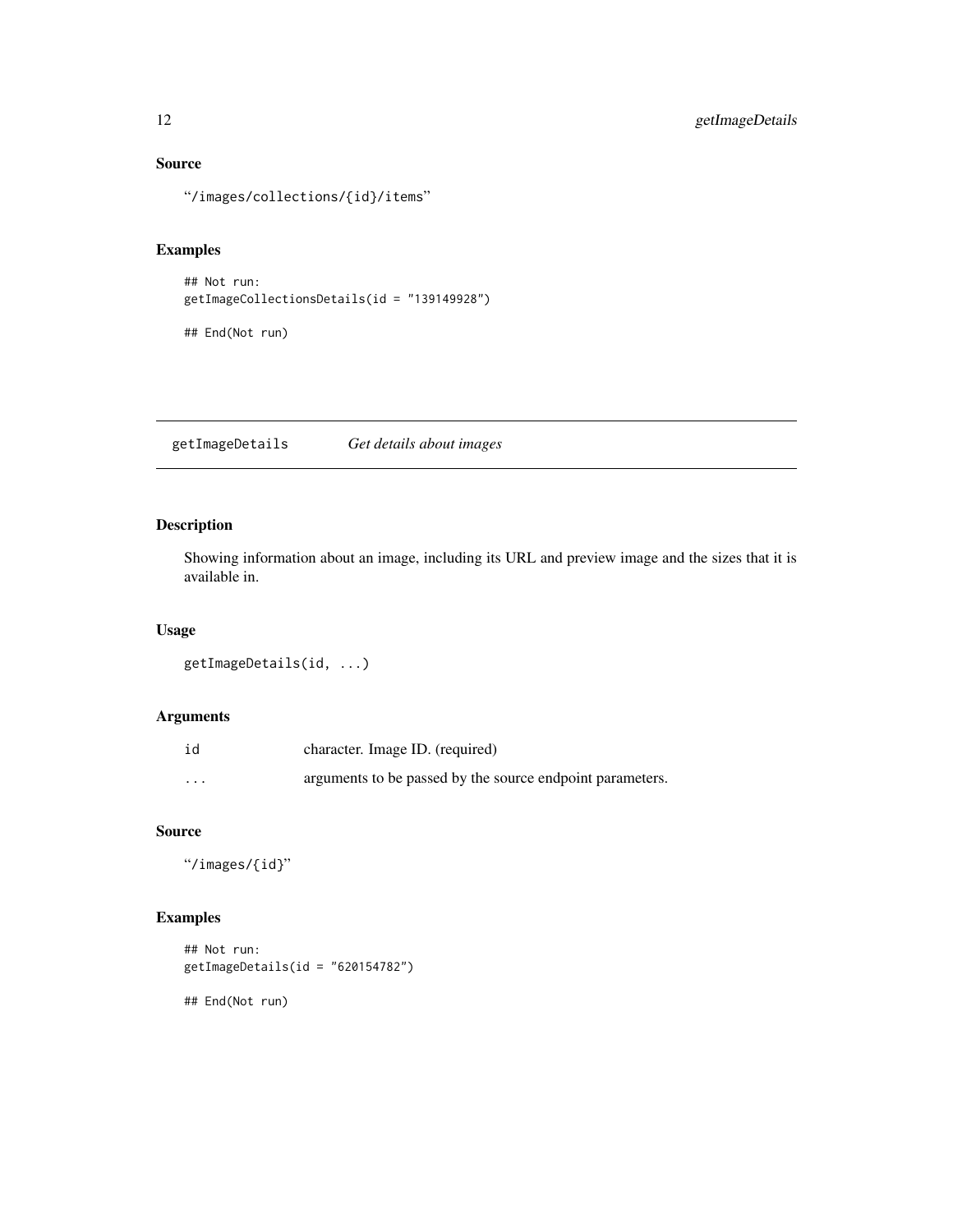<span id="page-12-0"></span>getUserDetails *Get user details*

# Description

Get user details

## Usage

getUserDetails(...)

#### Arguments

... arguments to be passed by the source endpoint parameters.

#### Source

"/user"

# Examples

## Not run: getUserDetails()

## End(Not run)

getVideoCollections *Get the details of video collections*

# Description

Get the details of video collections

## Usage

```
getVideoCollections(id, ...)
```
# Arguments

| id       | character. Collection ID. (required)                      |
|----------|-----------------------------------------------------------|
| $\cdots$ | arguments to be passed by the source endpoint parameters. |

#### Source

"/videos/collections/{id}"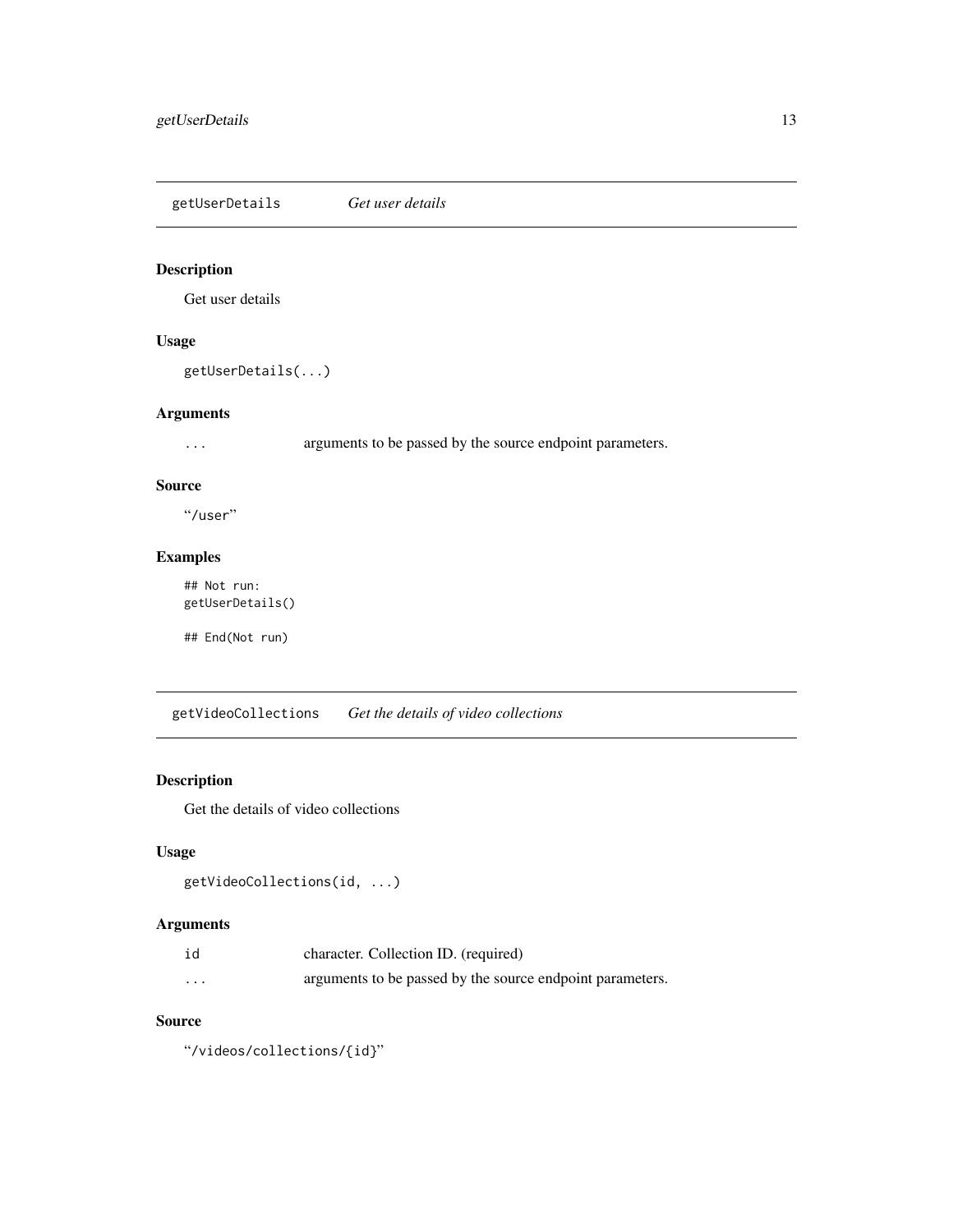# Examples

```
## Not run:
# enter an id from the collections you own:
getVideoCollections(id = "17555176")
## End(Not run)
```
getVideoCollectionsContent

*Get the contents of video collections*

## Description

Get the contents of video collections

#### Usage

```
getVideoCollectionsContent(id, ...)
```
#### Arguments

| id | character. Collection ID. (required)                      |
|----|-----------------------------------------------------------|
| .  | arguments to be passed by the source endpoint parameters. |

# Source

"/videos/collections/{id}/items"

# Examples

```
## Not run:
# enter an id from the collections you own:
getVideoCollectionsContent(id = "139149928")
```
## End(Not run)

<span id="page-13-0"></span>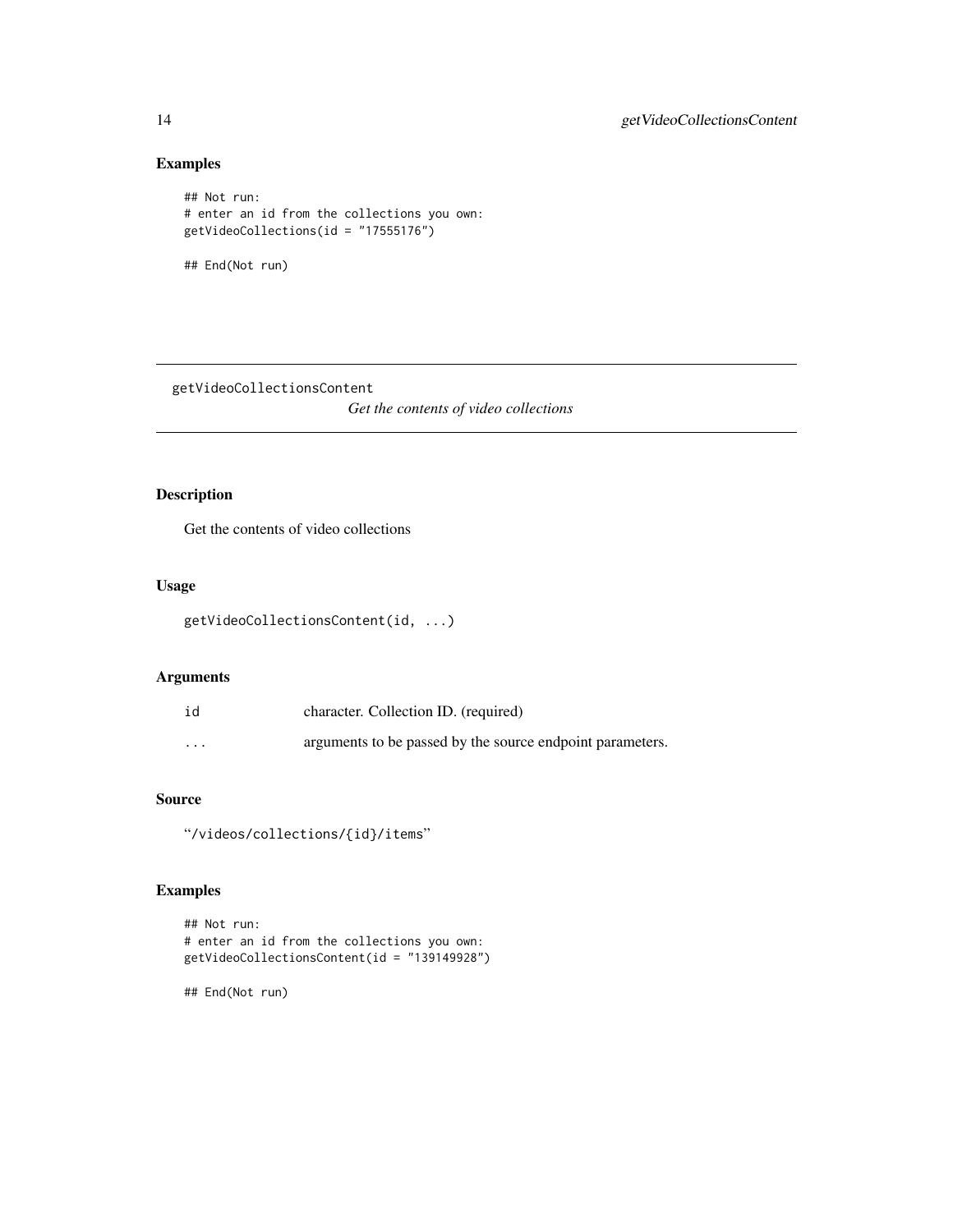<span id="page-14-0"></span>getVideoDetails *Get details about videos*

#### Description

Get details about videos

## Usage

getVideoDetails(id, ...)

## Arguments

| id       | character. One or more Video IDs.                         |
|----------|-----------------------------------------------------------|
| $\cdots$ | arguments to be passed by the source endpoint parameters. |

# Source

"/videos/{id}"

## Examples

```
## Not run:
# get details of a single video:
getVideoDetails(id = "18002566")
# multiple videos by lapply:
lapply(c("18002566", "17139196"), function(v) getVideoDetails(id = v))
# get multiple videos by for loop:
videos <- list()
for (v in c("18002566", "17139196")) {
videos[[v]] <- getVideoDetails(id = v)
}
## End(Not run)
```
listAudioCollections *List audio collections*

## Description

List audio collections

#### Usage

listAudioCollections(...)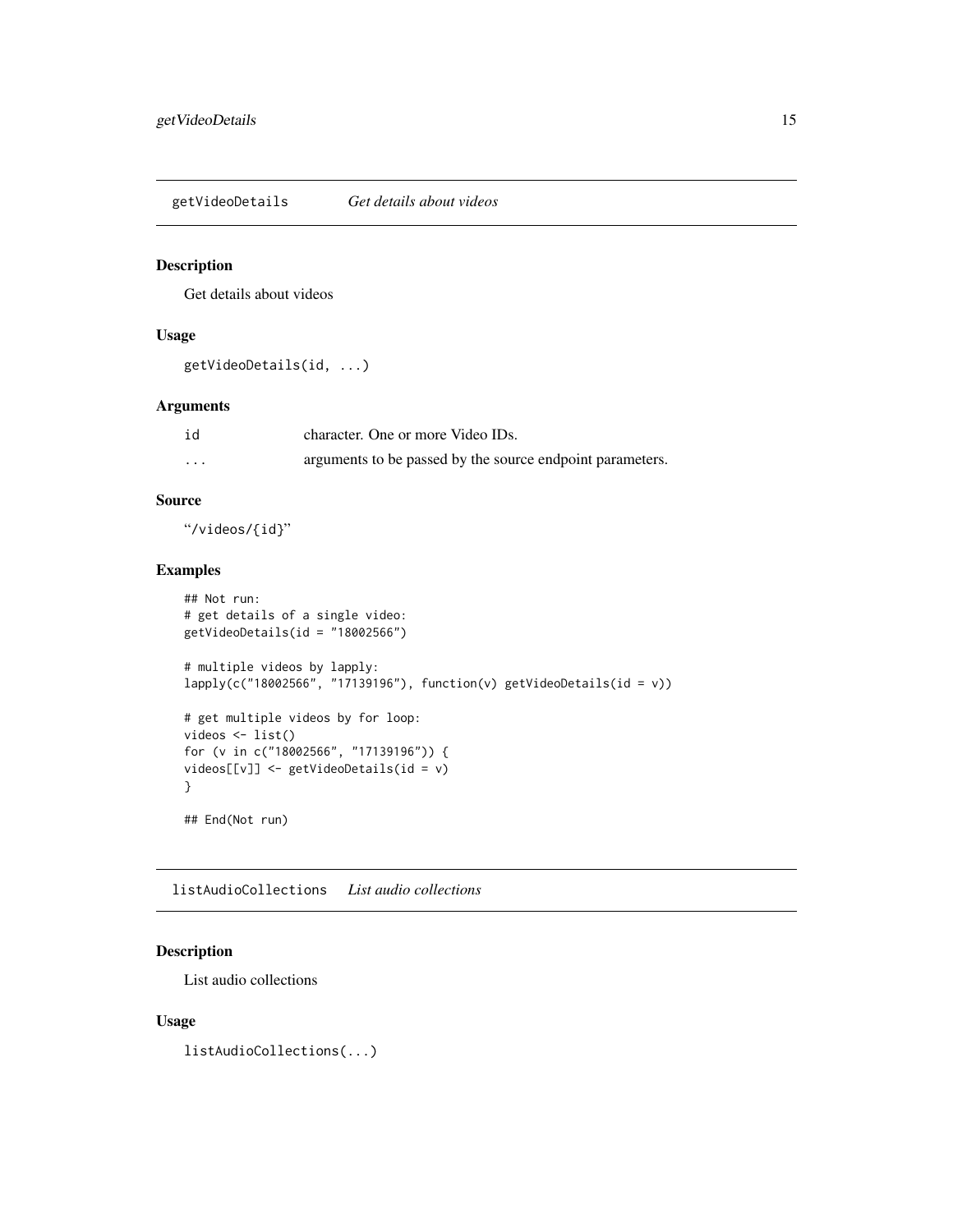# <span id="page-15-0"></span>Arguments

... arguments to be passed by the source endpoint parameters.

#### Source

"/audio/collections"

## Examples

## Not run: listAudioCollections()

## End(Not run)

listAudioLicenses *List audio licenses*

## Description

List audio licenses

## Usage

```
listAudioLicenses(...)
```
#### Arguments

... arguments to be passed by the source endpoint parameters.

#### Source

"/audio/licenses"

# Examples

```
## Not run:
listAudioLicenses()
listAudioLicenses(audio_id = 442583)
```
## End(Not run)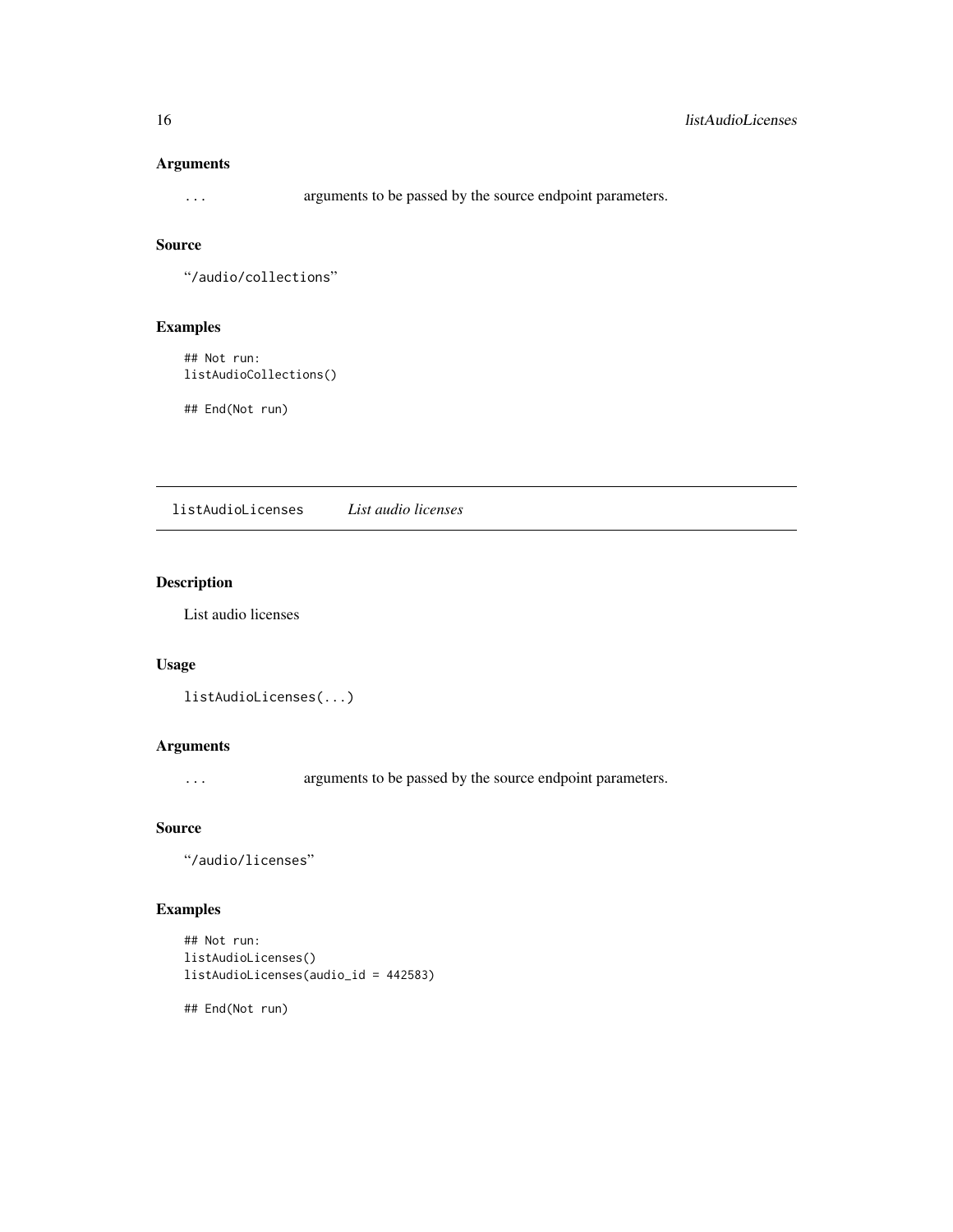<span id="page-16-0"></span>listAudioTracks *List audio tracks*

## Description

List audio tracks

# Usage

listAudioTracks(id, ...)

## Arguments

| id | character. One or more Audio IDs.                         |
|----|-----------------------------------------------------------|
| .  | arguments to be passed by the source endpoint parameters. |

#### Source

"/audio"

## Examples

```
## Not run:
listAudioTracks(id = "442583")
listAudioTracks(id = c("442583", "434750"))
```
## End(Not run)

listContributorCollections

*List contributors' collections*

## Description

List contributors' collections

## Usage

listContributorCollections(contributor\_id, ...)

#### Arguments

contributor\_id character. Contributor ID. (required) ... arguments to be passed by the source endpoint parameters.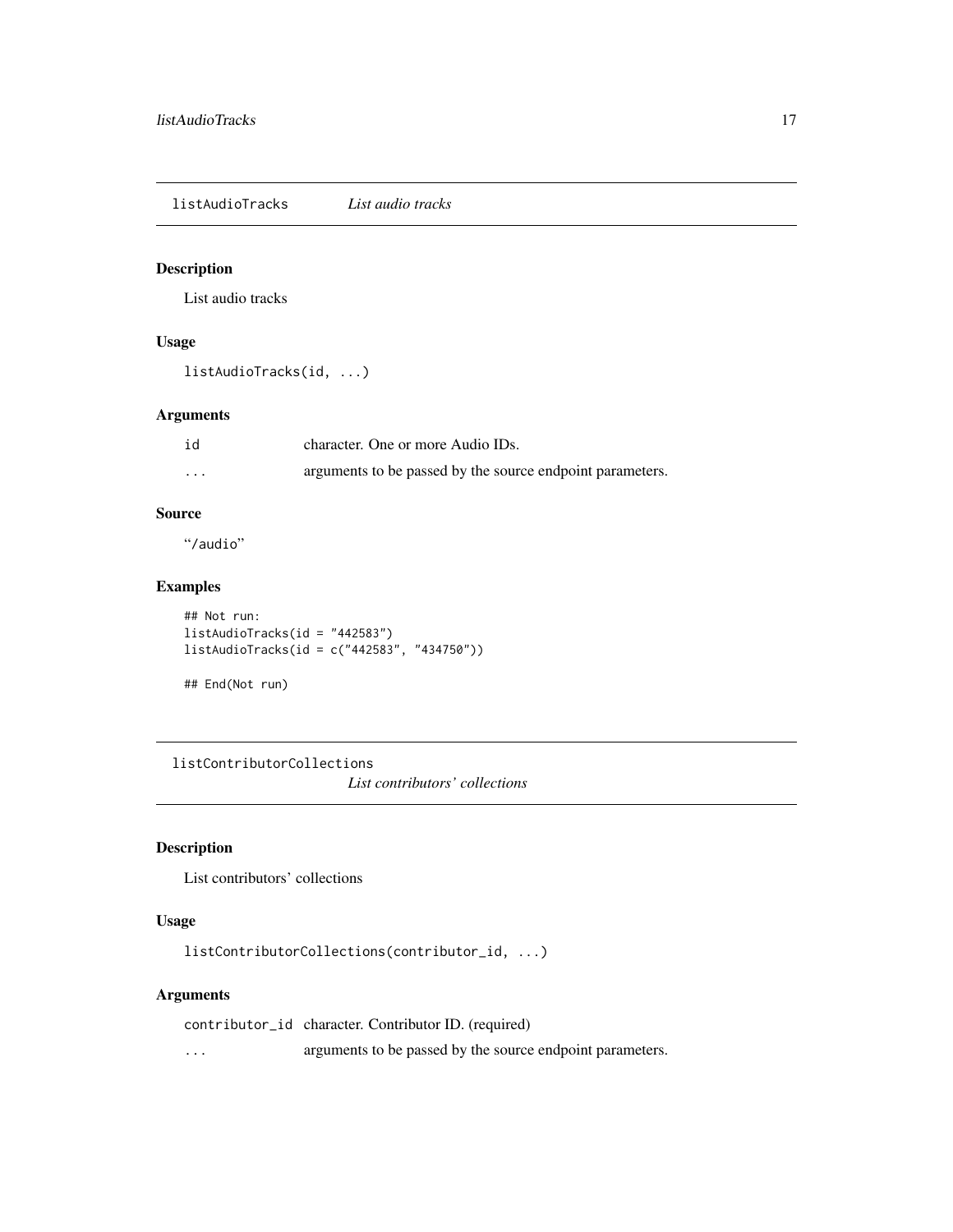# Source

"/contributors/{contributor\_id}/collections"

#### Examples

```
## Not run:
listContributorCollections(contributor_id = "800506", sort = "newest")
```
## End(Not run)

listFeaturedCollections

*List featured collections*

# Description

Listing featured collections based on their types.

#### Usage

```
listFeaturedCollections(...)
```
## Arguments

... arguments to be passed by the source endpoint parameters.

#### Source

"/images/collections/featured/"

# Examples

```
## Not run:
listFeaturedCollections()
listFeaturedCollections(type = "photo")
```
## End(Not run)

<span id="page-17-0"></span>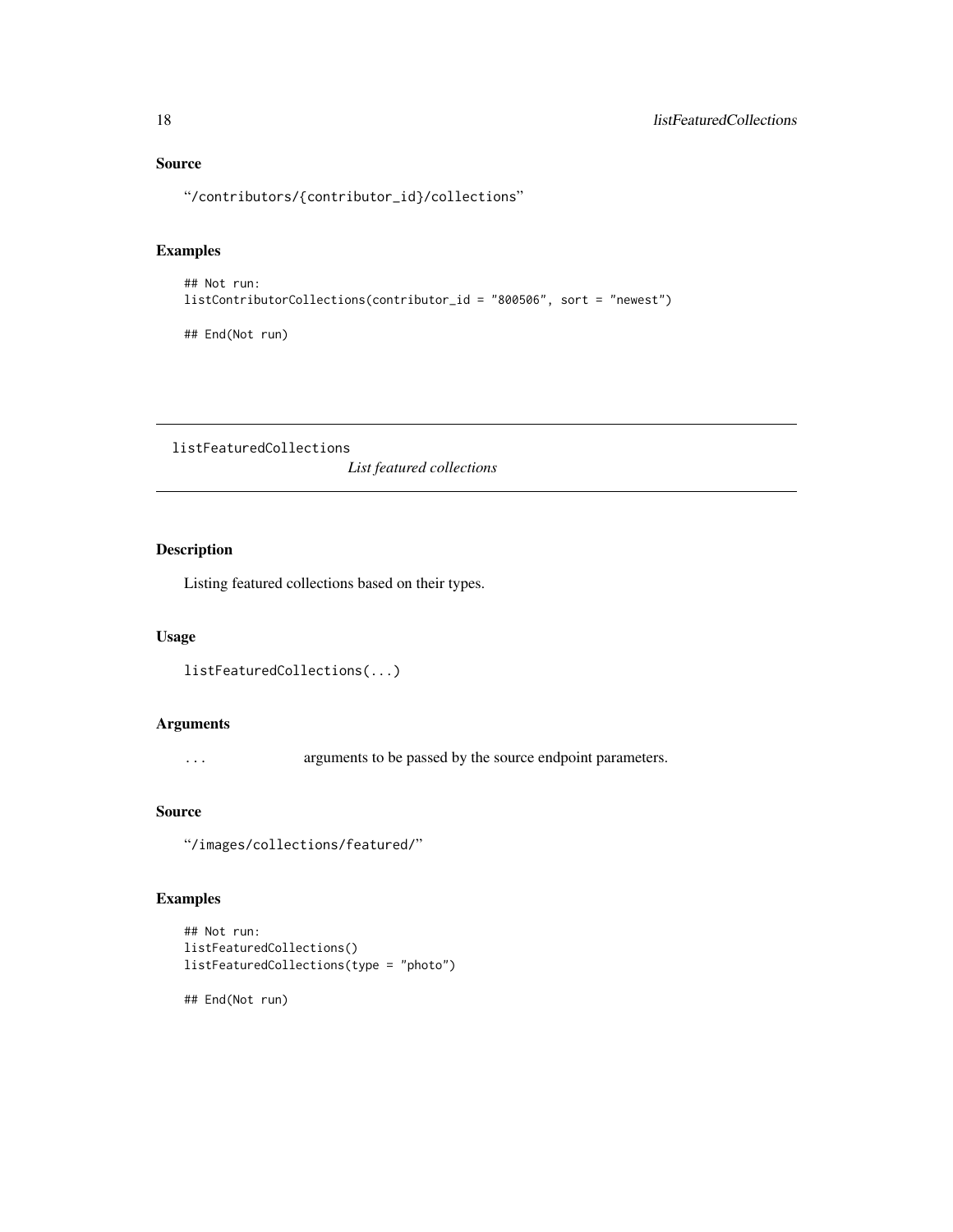## <span id="page-18-0"></span>Description

Listing the categories (Shutterstock-assigned genres) that images can belong to.

#### Usage

```
listImageCategories(...)
```
#### Arguments

... arguments to be passed by the source endpoint parameters.

#### Source

"/images/categories"

#### Examples

```
## Not run:
listImageCategories()
```
## End(Not run)

listImageCollections *List image collections*

## Description

Listing your collections of images and their basic attributes.

## Usage

```
listImageCollections(...)
```
#### Arguments

... arguments to be passed by the source endpoint parameters.

#### Source

"/images/collections/"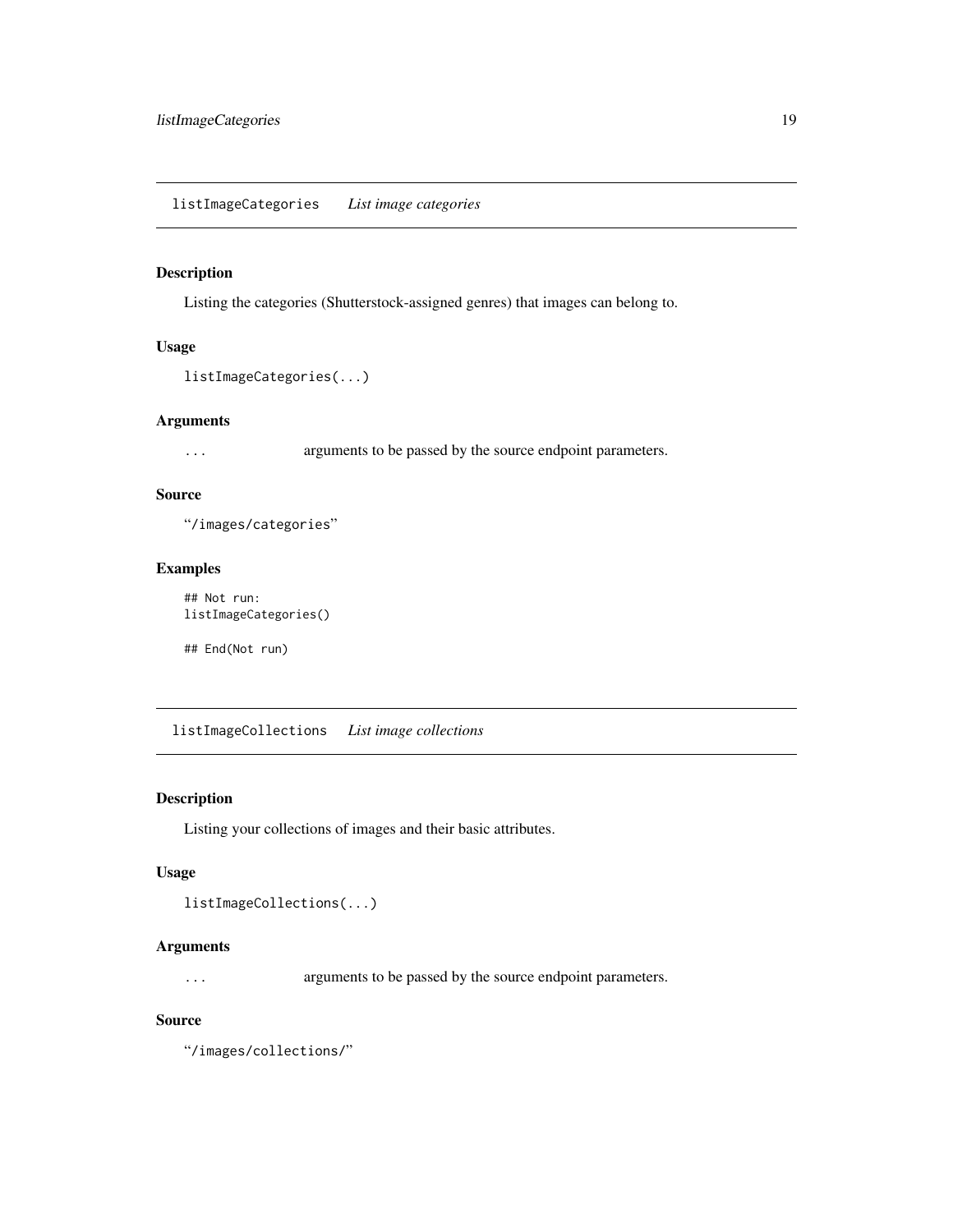#### Examples

```
## Not run:
listImageCollections()
```
## End(Not run)

listImageLicenses *List image licenses*

#### Description

Listing your existing licenses.

## Usage

listImageLicenses(...)

## Arguments

... arguments to be passed by the source endpoint parameters.

#### Source

"/images/licenses"

# Examples

```
## Not run:
listImageLicenses(image_id = "620154782")
```
## End(Not run)

listImages *List images*

## Description

Listing information about one or more images, including the available sizes.

#### Usage

listImages(id, ...)

## Arguments

| id       | character. One or more Image IDs.                         |
|----------|-----------------------------------------------------------|
| $\cdots$ | arguments to be passed by the source endpoint parameters. |

<span id="page-19-0"></span>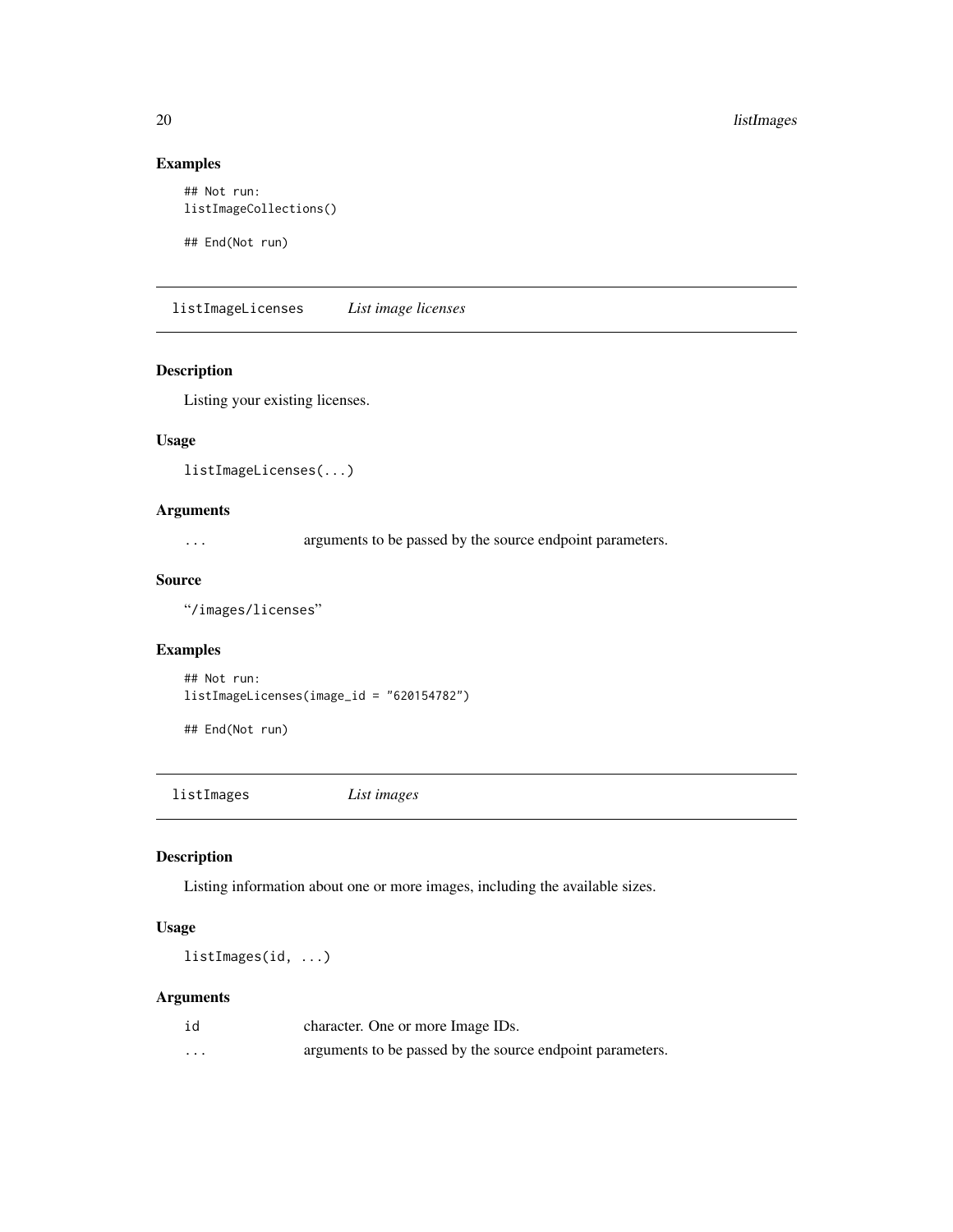## <span id="page-20-0"></span>listRecommendedImages 21

## Source

"/images/"

# Examples

```
## Not run:
listImages(id = c("620154782", "620154770"), view = "minimal")
## End(Not run)
```
listRecommendedImages *List recommended images*

## Description

Returning images that customers put in the same collection as the specified image IDs.

#### Usage

```
listRecommendedImages(id, ...)
```
## Arguments

| id       | character. One or more Image IDs.                         |
|----------|-----------------------------------------------------------|
| $\cdots$ | arguments to be passed by the source endpoint parameters. |

#### Source

"/images/recommendations"

#### Examples

```
## Not run:
listRecommendedImages(id = "620154782")
listRecommendedImages(id = c("620154782", "620154770"), max_items = 5)
## End(Not run)
```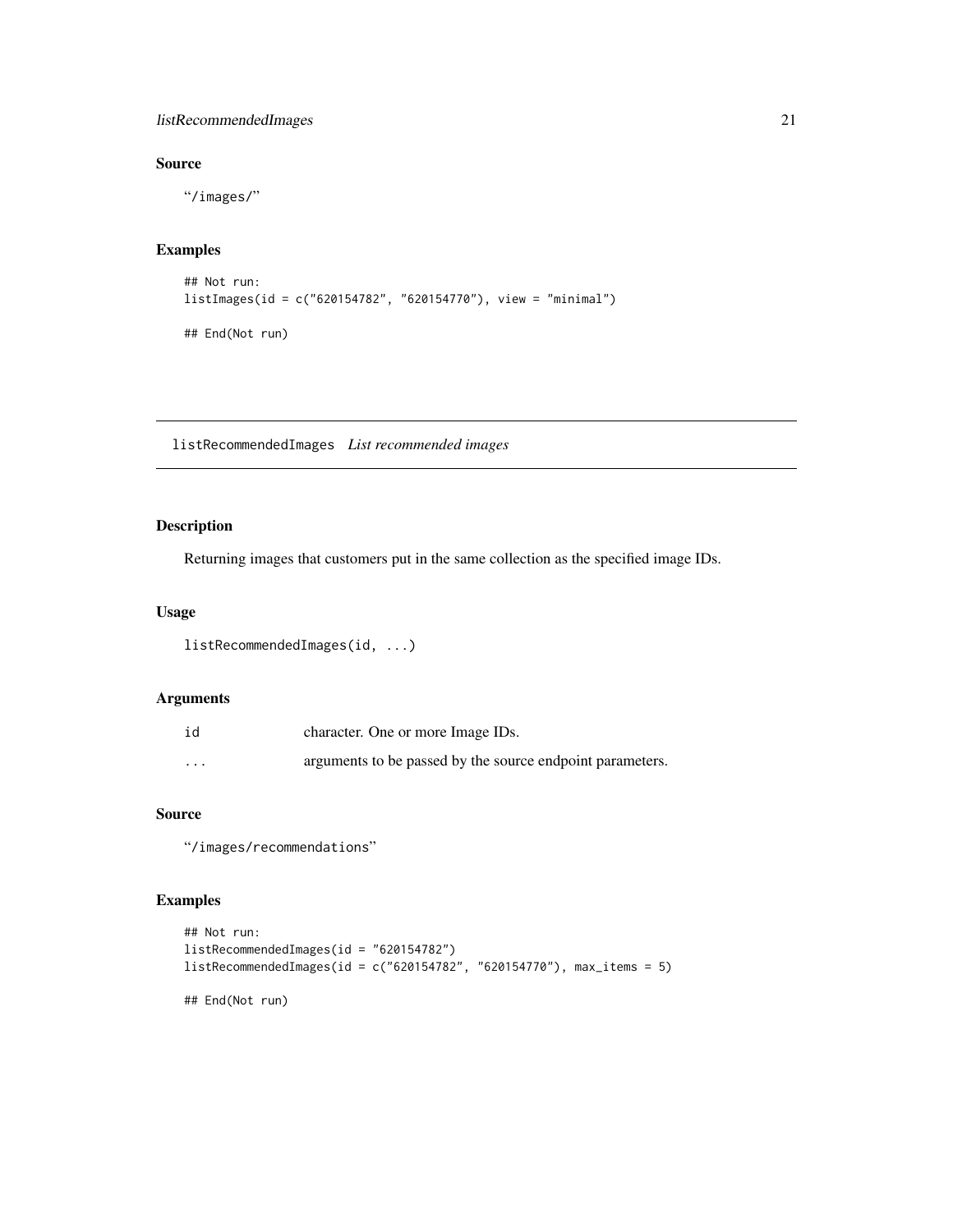<span id="page-21-0"></span>listSimilarImages *List similar images*

## Description

Returning the images that are visually similar to an image that you specify.

## Usage

```
listSimilarImages(id, ...)
```
## Arguments

| id       | character. Image ID. (required)                           |
|----------|-----------------------------------------------------------|
| $\cdots$ | arguments to be passed by the source endpoint parameters. |

## Source

"/images/{id}/similar"

## Examples

## Not run: listSimilarImages(id = "620154782") ## End(Not run)

listSimilarVideos *List similar videos*

## Description

List similar videos

# Usage

```
listSimilarVideos(id, ...)
```
#### Arguments

| id       | character. Video ID. (required)                           |
|----------|-----------------------------------------------------------|
| $\cdots$ | arguments to be passed by the source endpoint parameters. |

#### Source

"/videos/{id}/similar"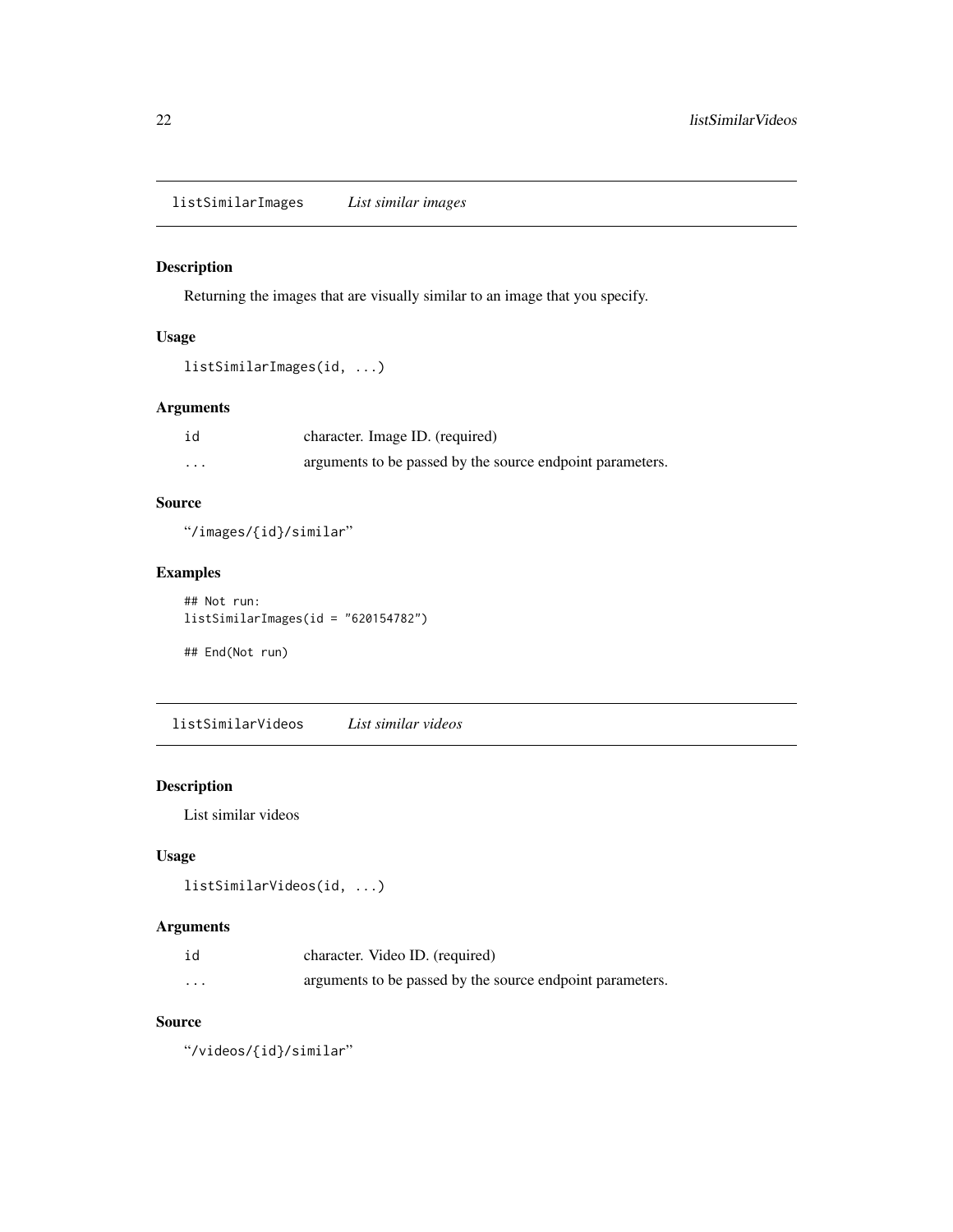## <span id="page-22-0"></span>listUserSubscriptions 23

## Examples

```
## Not run:
listSimilarVideos(id = "2140697")
```
## End(Not run)

listUserSubscriptions *List user subscriptions*

## Description

List user subscriptions

#### Usage

```
listUserSubscriptions(...)
```
## Arguments

... arguments to be passed by the source endpoint parameters.

#### Source

"/user/subscriptions"

## Examples

```
## Not run:
listUserSubscriptions()
```
## End(Not run)

listVideoCategories *List video categories*

## Description

List video categories

## Usage

```
listVideoCategories(...)
```
#### Arguments

... arguments to be passed by the source endpoint parameters.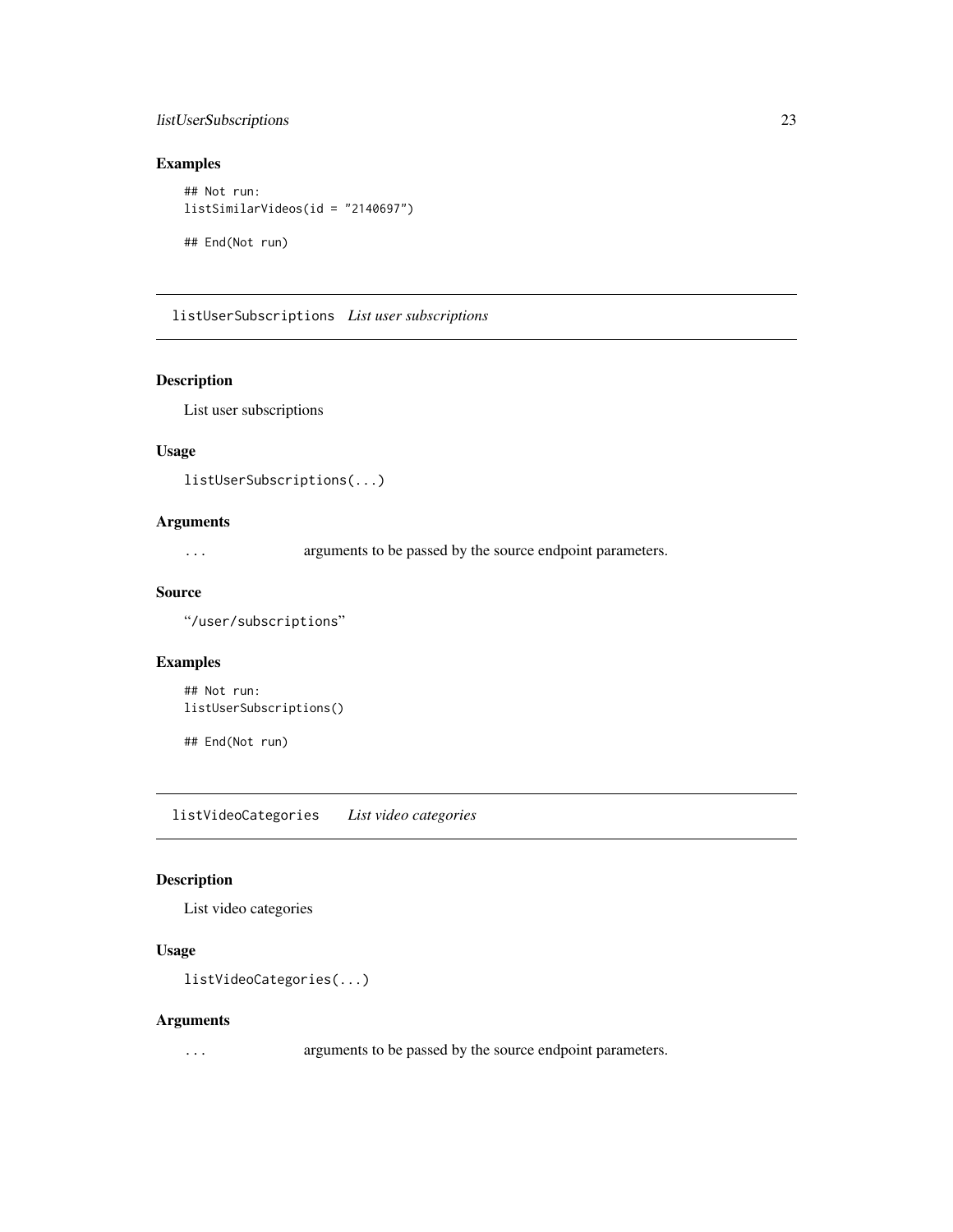# Source

"/videos/categories"

# Examples

## Not run: listVideoCategories()

## End(Not run)

listVideoCollections *List video collections*

# Description

List video collections

# Usage

```
listVideoCollections(...)
```
## Arguments

... arguments to be passed by the source endpoint parameters.

#### Source

```
"/videos/collections/"
```
# Examples

```
## Not run:
listVideoCollections()
```
## End(Not run)

<span id="page-23-0"></span>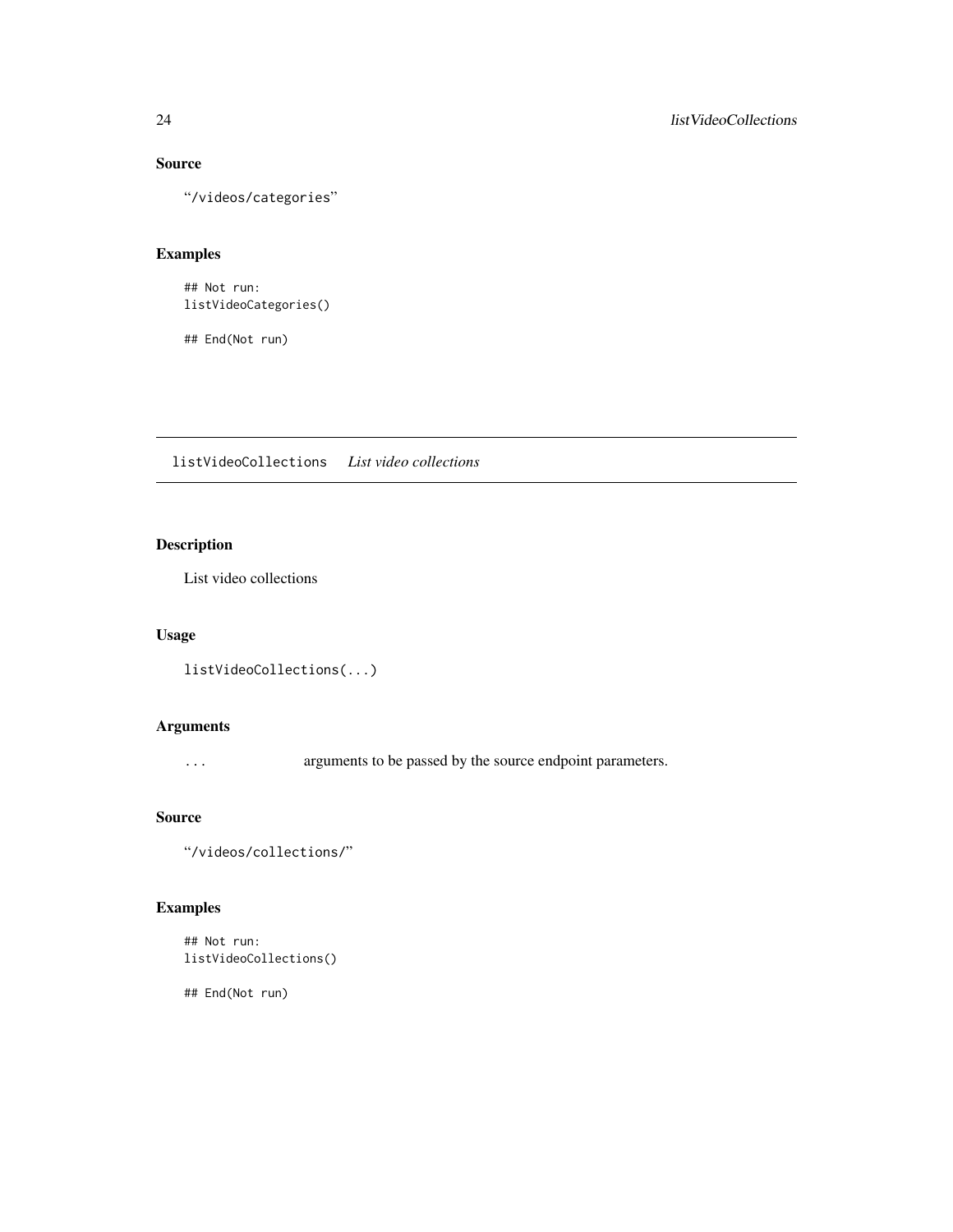<span id="page-24-0"></span>listVideoLicenses *List video licenses*

# Description

List video licenses

## Usage

listVideoLicenses(...)

## Arguments

... arguments to be passed by the source endpoint parameters.

#### Source

"/videos/licenses"

# Examples

```
## Not run:
listVideoLicenses(video_id = "2140697")
```
## End(Not run)

listVideos *List videos*

# Description

List videos

## Usage

```
listVideos(id, ...)
```
# Arguments

| id       | character. One or more Video IDs.                         |
|----------|-----------------------------------------------------------|
| $\cdots$ | arguments to be passed by the source endpoint parameters. |

## Source

"/videos"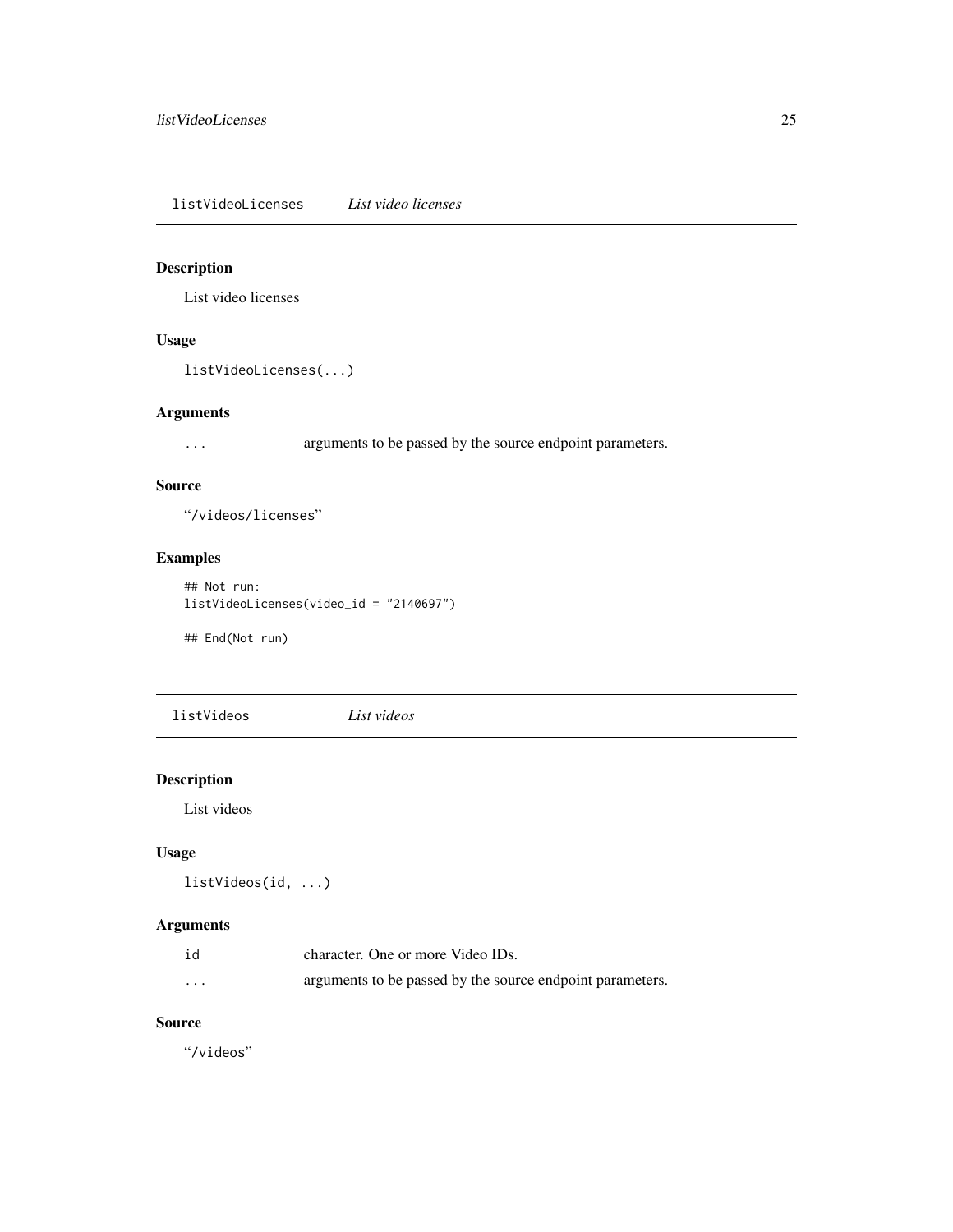## Examples

```
## Not run:
listVideos(id = c("18002566", "17139196"))
## End(Not run)
```
searchAudio *Search tracks*

## Description

Search tracks

## Usage

searchAudio(...)

## Arguments

... arguments to be passed by the source endpoint parameters.

#### Source

"/audio/search"

## Examples

```
## Not run:
searchAudio(query = "bluegrass", duration_from = "60", moods = "uplifting")
```
## End(Not run)

searchEditorial *Search editorial content*

## Description

Search editorial content

## Usage

searchEditorial(...)

#### Arguments

... arguments to be passed by the source endpoint parameters.

<span id="page-25-0"></span>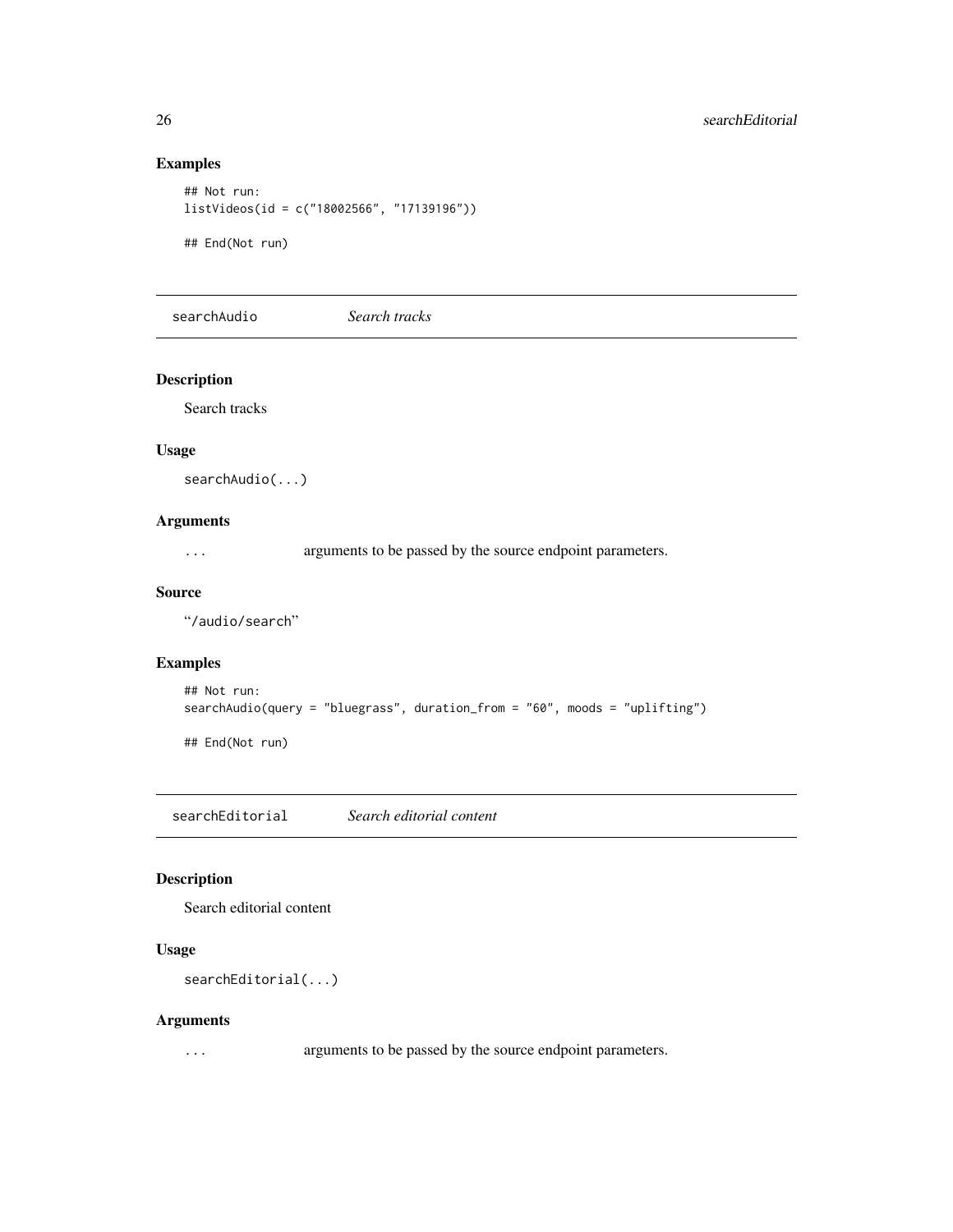## <span id="page-26-0"></span>searchImages 27

## Source

"/editorial/search"

# Examples

```
## Not run:
searchEditorial(query = "history", country = "TR")
searchEditorial(query = "windmills", country = "NL", sort = "newest", date_start = "2018-11-01")
```
## End(Not run)

searchImages *Search images*

#### Description

Searching for images.

#### Usage

```
searchImages(...)
```
## Arguments

... arguments to be passed by the source endpoint parameters.

#### Source

"/images/search"

## Examples

```
## Not run:
searchImages(query = "paris")
today <- as.character(Sys.Date())
searchImages(query = "farmer", sort = "popular", added_date = today)
## End(Not run)
```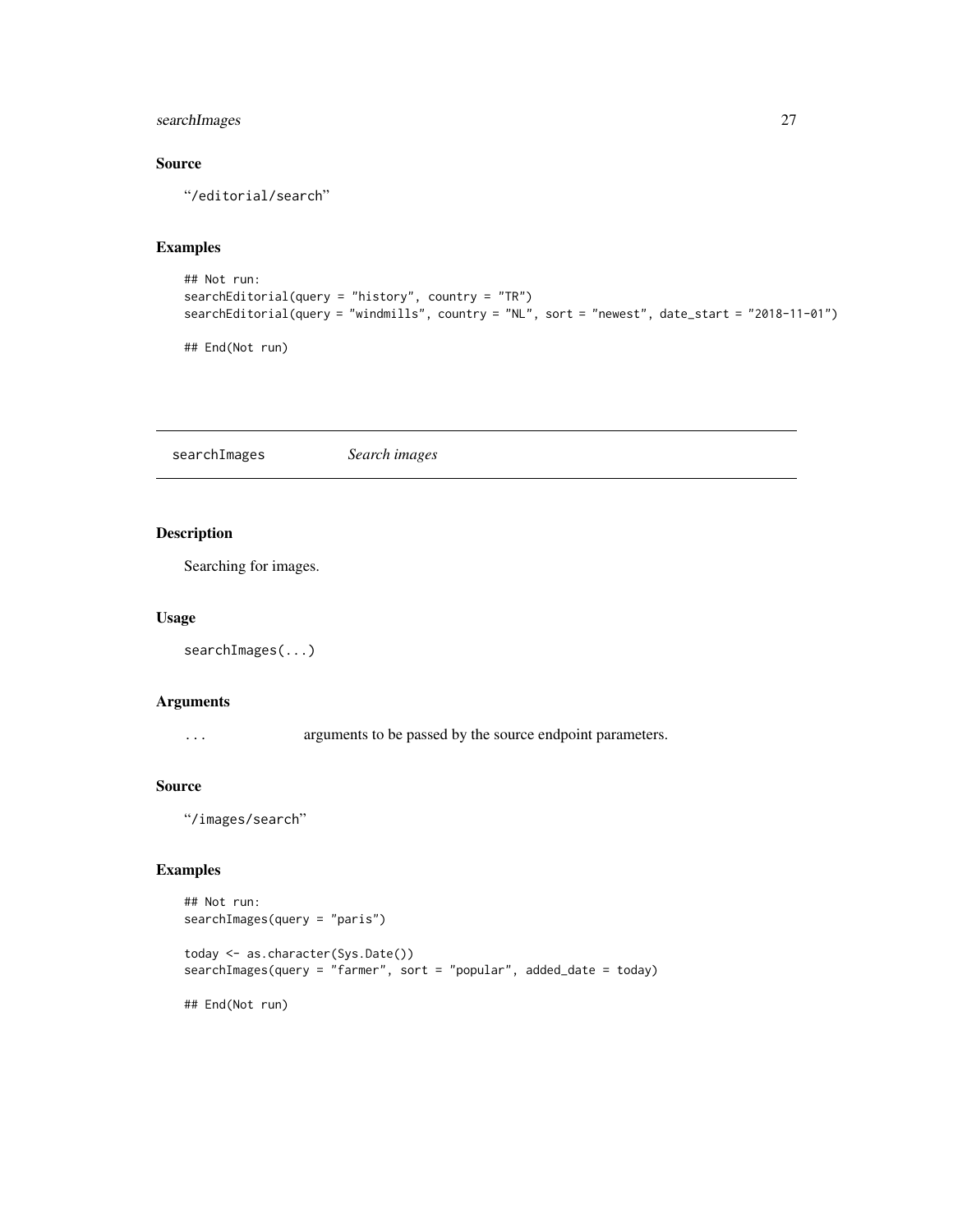<span id="page-27-0"></span>searchVideos *Search videos*

## Description

Search videos

#### Usage

```
searchVideos(...)
```
#### Arguments

... arguments to be passed by the source endpoint parameters.

## Source

"/videos/search"

## Examples

```
## Not run:
searchVideos(query = "hot air balloon", duration_from = "30", sort = "popular")
## End(Not run)
```
sstk\_auth *Authorize Shutterstock R package*

## Description

Authenticate and store user credentials to authorize requests for the Shutterstock API.

#### Usage

```
sstk_auth(scopes = NULL)
```
#### Arguments

scopes character. The default value is NULL. See details below for more information.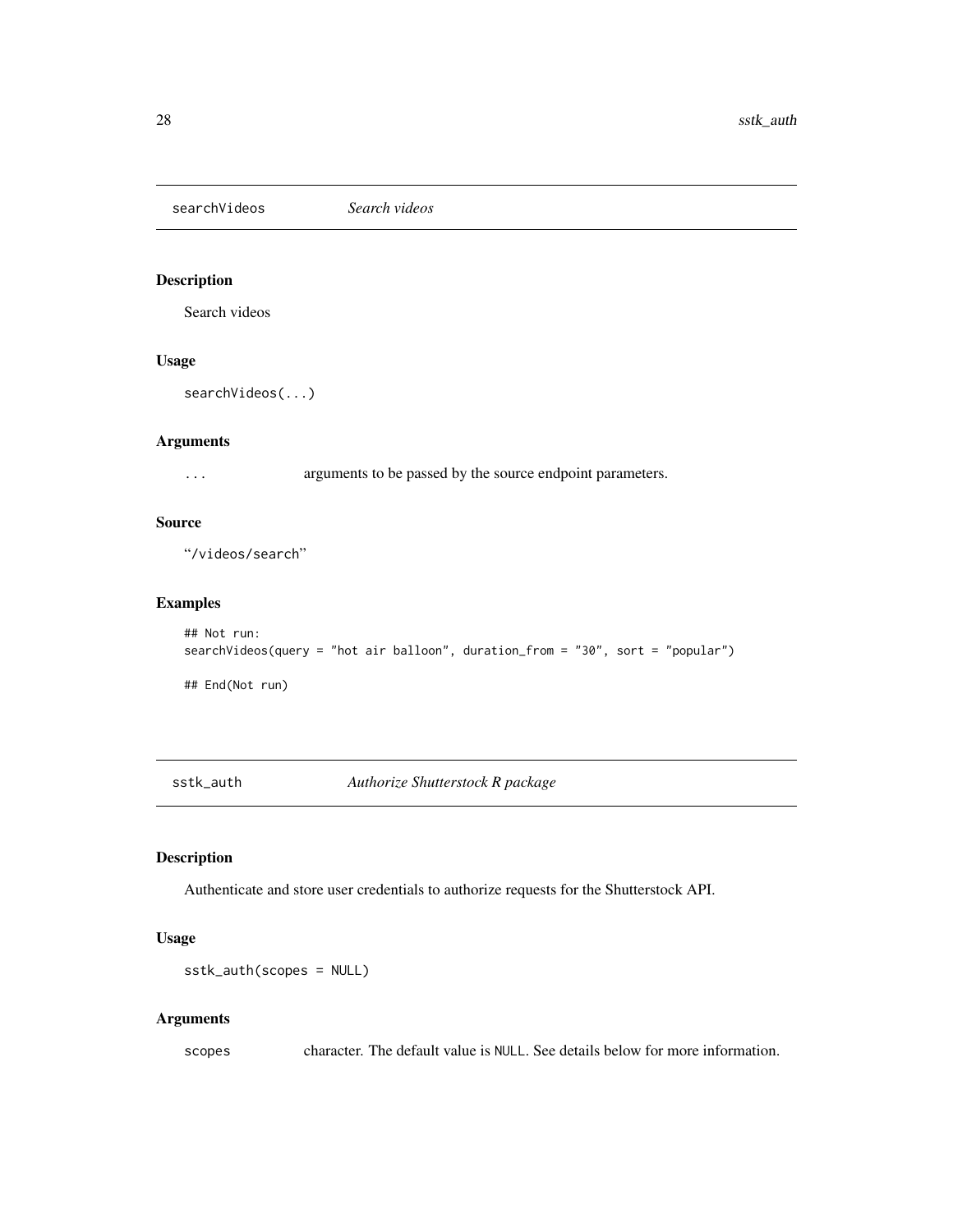#### <span id="page-28-0"></span>Details

This call starts the OAuth 2.0 authentication process. After successful authentication, an OAuth token will be cached inside the .httr-oauth, which is a file placed in the current working directory. Shutterstock package searches for a token saved in .httr-oauth file in different R sessions. If the token is not found in the directory, the call launches OAuth 2.0 authentication flow. This workflow is mainly followed by the httr package.

The argument scopes accept a list of OAuth scopes defined in the Shutterstock API. The default value is set to NULL but that includes the "user.view" scope which the Shutterstock API grants by default when no additional scopes have been provided. Use "all" keyword to demand all scopes to be included in the OAuth token.

See the full Shutterstock API OAuth scope list here: [https://api-reference.shutterstock.](https://api-reference.shutterstock.com/#authentication-oauth-scopes-h2) [com/#authentication-oauth-scopes-h2](https://api-reference.shutterstock.com/#authentication-oauth-scopes-h2)

#### Examples

```
## Not run:
# apply collections.view and licenses.view scopes:
sstk_auth(scopes = c("collections.view", "licenses.view"))
```

```
# apply all available scopes:
sstk_auth(scopes = "all")
```
## End(Not run)

sstk\_get\_keys *Read environment variables*

#### Description

Reading environment variables either specified in the .Renviron file, which is a safe place to locally store and retrieve API keys, or directly from the environment variables set via [sstk\\_set\\_keys](#page-28-1).

#### Usage

sstk\_get\_keys()

<span id="page-28-1"></span>sstk\_set\_keys *Set environment variables*

#### **Description**

Set environment variables

#### Usage

sstk\_set\_keys(id, secret, callback)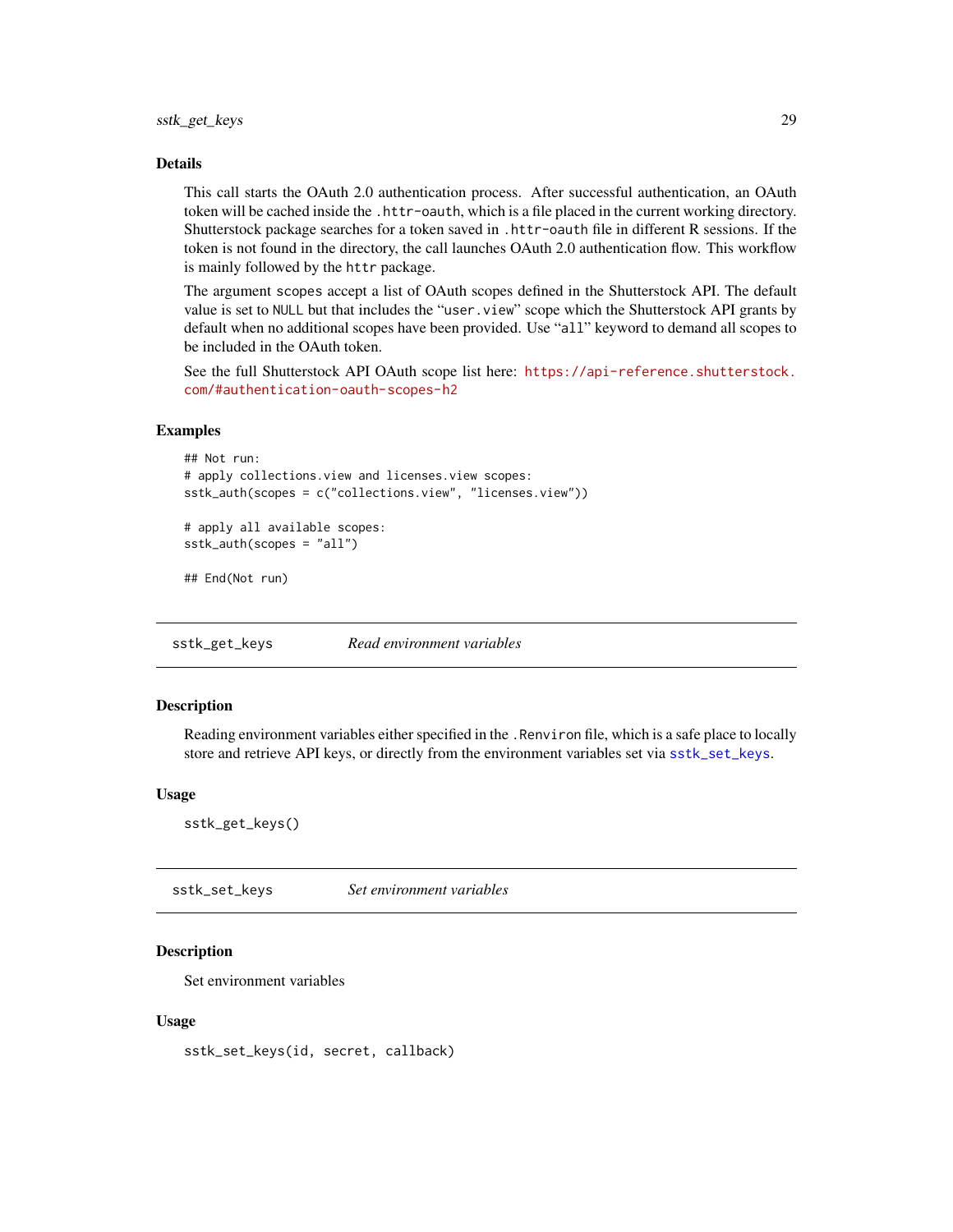# Arguments

| id       | character. The client id from your application.                          |
|----------|--------------------------------------------------------------------------|
| secret   | character. The secret id from your application.                          |
| callback | character. The callback (or redirect) URI specified in your application. |